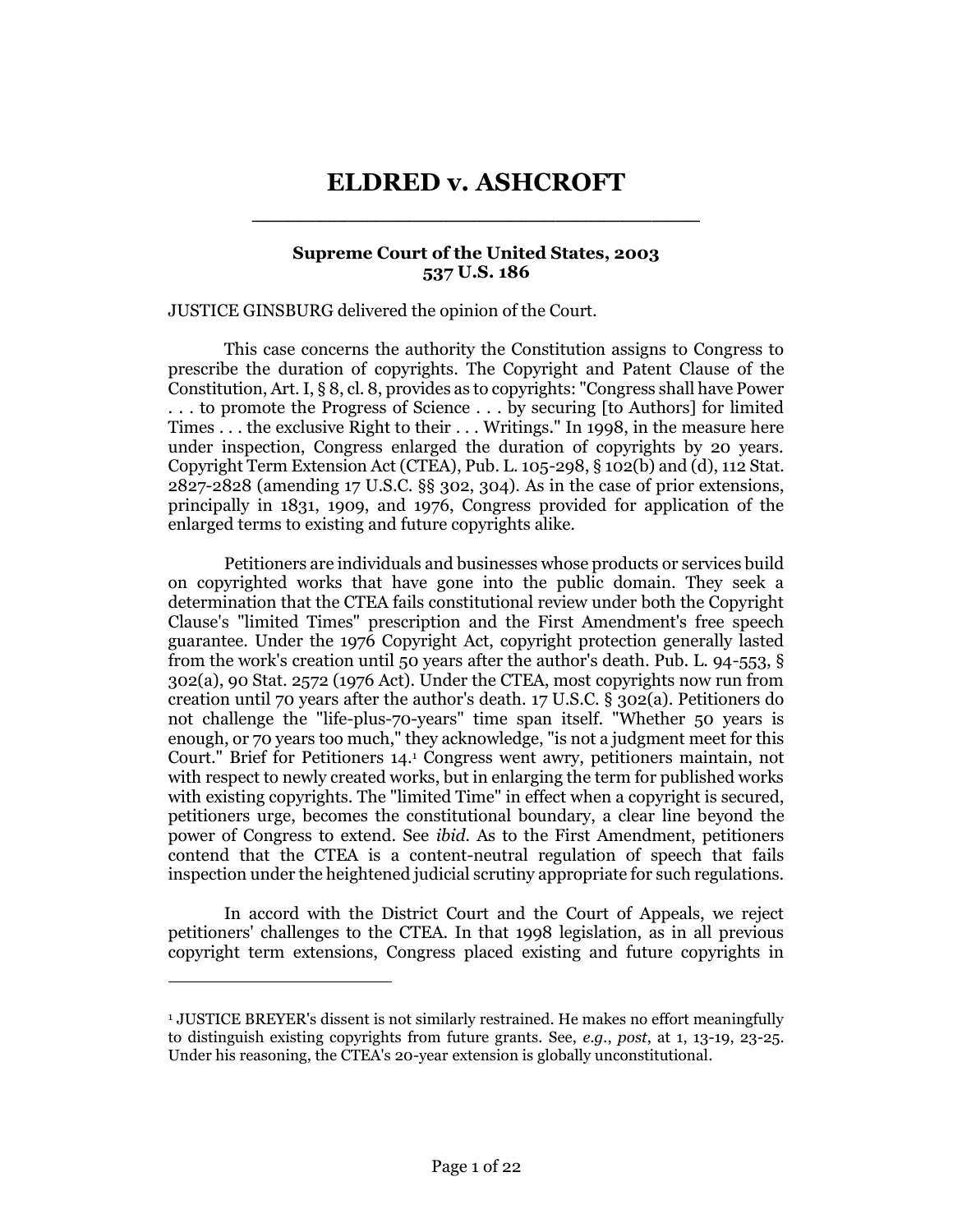parity. In prescribing that alignment, we hold, Congress acted within its authority and did not transgress constitutional limitations.

## I

## A

We evaluate petitioners' challenge to the constitutionality of the CTEA against the backdrop of Congress' previous exercises of its authority under the Copyright Clause. The Nation's first copyright statute, enacted in 1790, provided a federal copyright term of 14 years from the date of publication, renewable for an additional 14 years if the author survived the first term. Act of May 31, 1790, ch. 15, § 1, 1 Stat. 124 (1790 Act). The 1790 Act's renewable 14-year term applied to existing works (*i.e.*, works already published and works created but not yet published) and future works alike. *Ibid.* Congress expanded the federal copyright term to 42 years in 1831 (28 years from publication, renewable for an additional 14 years), and to 56 years in 1909 (28 years from publication, renewable for an additional 28 years). Act of Feb. 3, 1831, ch. 16, §§ 1, 16, 4 Stat. 436, 439 (1831 Act); Act of Mar. 4, 1909, ch. 320, §§ 23-24, 35 Stat. 1080-1081 (1909 Act). Both times, Congress applied the new copyright term to existing and future works, 1831 Act §§ 1, 16; 1909 Act §§ 23- 24; to qualify for the 1831 extension, an existing work had to be in its initial copyright term at the time the Act became effective, 1831 Act §§ 1, 16.

In 1976, Congress altered the method for computing federal copyright terms. 1976 Act §§ 302-304. For works created by identified natural persons, the 1976 Act provided that federal copyright protection would run from the work's creation, not--as in the 1790, 1831, and 1909 Acts--its publication; protection would last until 50 years after the author's death. § 302(a). In these respects, the 1976 Act aligned United States copyright terms with the then-dominant international standard adopted under the Berne Convention for the Protection of Literary and Artistic Works. See H. R. Rep. No. 94-1476, p. 135 (1976). For anonymous works, pseudonymous works, and works made for hire, the 1976 Act provided a term of 75 years from publication or 100 years from creation, whichever expired first.  $\S 302(c)$ .

These new copyright terms, the 1976 Act instructed, governed all works not published by its effective date of January 1, 1978, regardless of when the works were created. §§ 302-303. For published works with existing copyrights as of that date, the 1976 Act granted a copyright term of 75 years from the date of publication, § 304(a) and (b), a 19-year increase over the 56-year term applicable under the 1909 Act.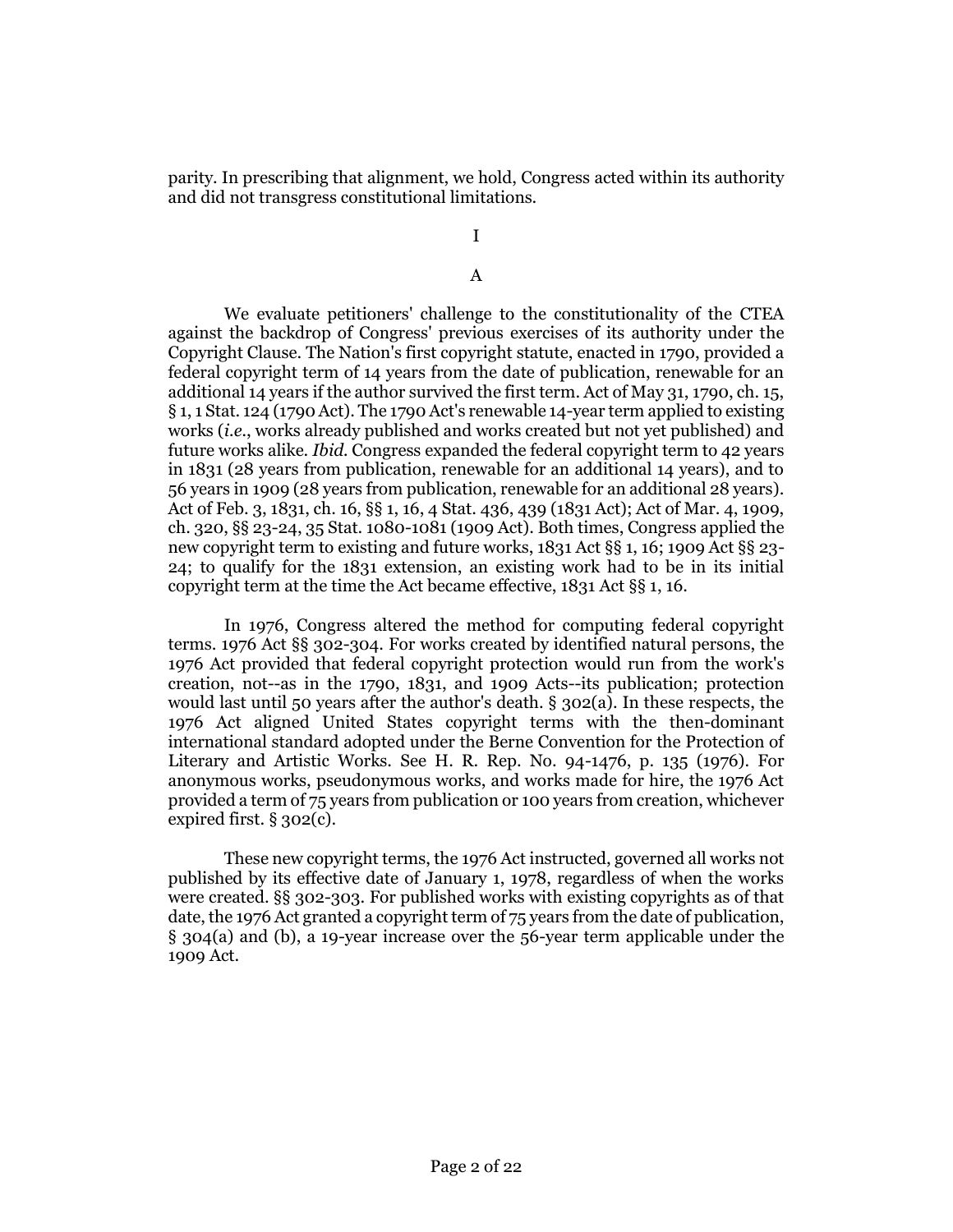The measure at issue here, the CTEA, installed the fourth major duration extension of federal copyrights.<sup>2</sup> Retaining the general structure of the 1976 Act, the CTEA enlarges the terms of all existing and future copyrights by 20 years. For works created by identified natural persons, the term now lasts from creation until 70 years after the author's death. 17 U.S.C. § 302(a). This standard harmonizes the baseline United States copyright term with the term adopted by the European Union in 1993. See Council Directive 93/98/EEC of 29 October 1993 Harmonizing the Term of Protection of Copyright and Certain Related Rights, 1993 Official J. Eur. Cmty. 290 (EU Council Directive 93/98). For anonymous works, pseudonymous works, and works made for hire, the term is 95 years from publication or 120 years from creation, whichever expires first. 17 U.S.C. § 302(c).

Paralleling the 1976 Act, the CTEA applies these new terms to all works not published by January 1, 1978.  $\S$ § 302(a), 303(a). For works published before 1978 with existing copyrights as of the CTEA's effective date, the CTEA extends the term to 95 years from publication. § 304(a) and (b). Thus, in common with the 1831, 1909, and 1976 Acts, the CTEA's new terms apply to both future and existing copyrights.<sup>3</sup>

B

Petitioners' suit challenges the CTEA's constitutionality under both the Copyright Clause and the First Amendment. On cross-motions for judgment on the pleadings, the District Court entered judgment for the Attorney General (respondent here). *Eldred v. Reno*, 74 F. Supp. 2d 1 (DC 1999). The court held that the CTEA does not violate the "limited Times" restriction of the Copyright Clause because the CTEA's terms, though longer than the 1976 Act's terms, are still limited, not perpetual, and therefore fit within Congress' discretion. *Id.,* at 3. The

<sup>2</sup> Asserting that the last several decades have seen a proliferation of copyright legislation in departure from Congress' traditional pace of legislative amendment in this area, petitioners cite nine statutes passed between 1962 and 1974, each of which incrementally extended existing copyrights for brief periods. See Pub. L. 87-668, 76 Stat. 555; Pub. L. 89-142, 79 Stat. 581; Pub. L. 90-141, 81 Stat. 464; Pub. L. 90-416, 82 Stat. 397; Pub. L. 91-147, 83 Stat. 360; Pub. L. 91-555, 84 Stat. 1441; Pub. L. 92-170, 85 Stat. 490; Pub. L. 92-566, 86 Stat. 1181; Pub. L. 93-573, Title I, 88 Stat. 1873. As respondent (Attorney General Ashcroft) points out, however, these statutes were all temporary placeholders subsumed into the systemic changes effected by the 1976 Act. Brief for Respondent 9.

<sup>3</sup> Petitioners argue that the 1790 Act must be distinguished from the later Acts on the ground that it covered existing *works* but did not extend existing *copyrights*. Reply Brief 3-7. The parties disagree on the question whether the 1790 Act's copyright term should be regarded in part as compensation for the loss of any then existing state- or common-law copyright protections. See Brief for Petitioners 28-30; Brief for Respondent 17, n. 9; Reply Brief 3-7. Without resolving that dispute, we underscore that the First Congress clearly did confer copyright protection on works that had already been created.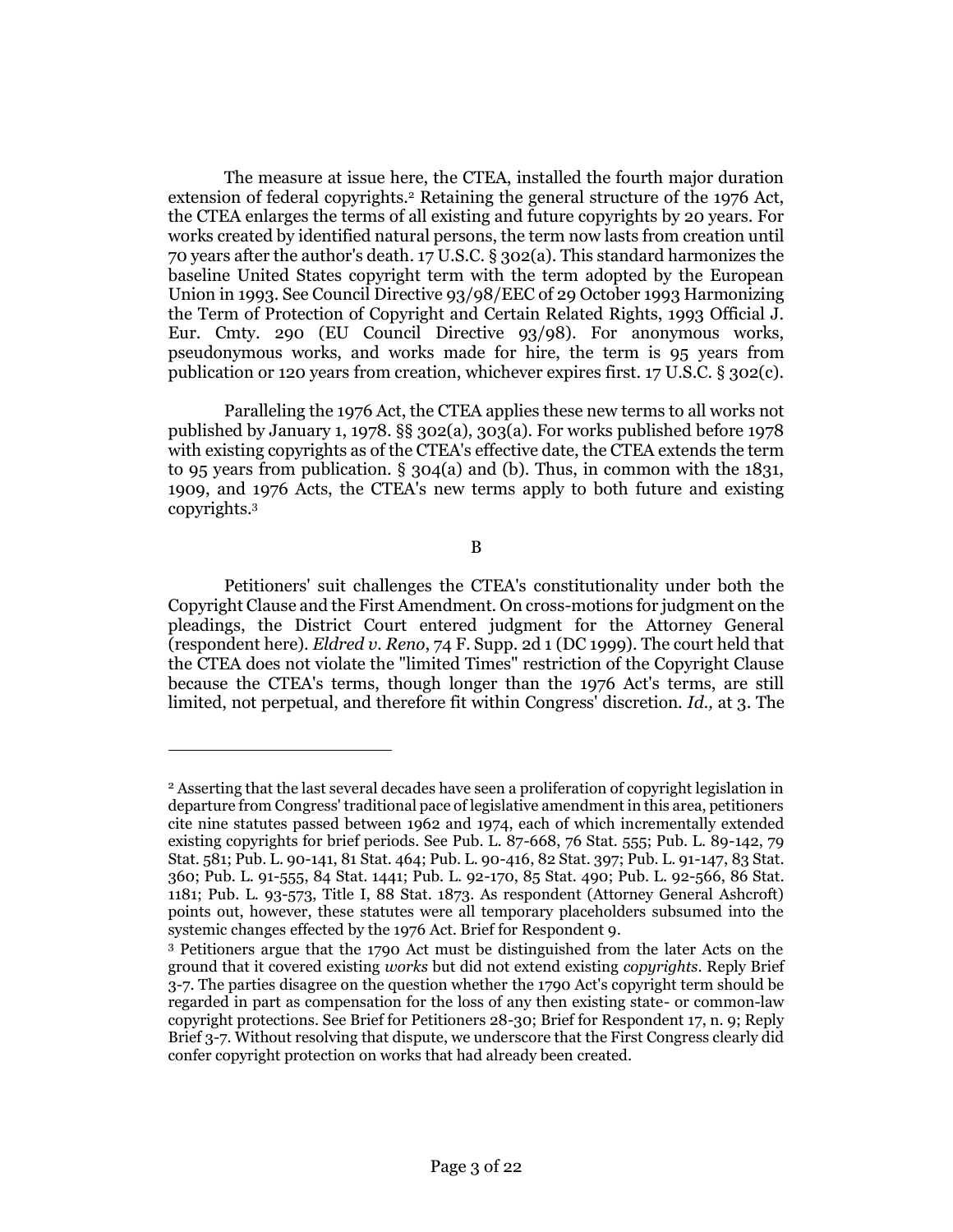court also held that "there are no First Amendment rights to use the copyrighted works of others." *Ibid.*

The Court of Appeals for the District of Columbia Circuit affirmed. *Eldred v. Reno,* 239 F.3d 372, 345 U.S. App. D.C. 89, (2001). In that court's unanimous view, *Harper & Row, Publishers, Inc. v. Nation Enterprises,* 471 U.S. 539, 85 L. Ed. 2d 588, 105 S. Ct. 2218 (1985), foreclosed petitioners' First Amendment challenge to the CTEA. 239 F.3d at 375. Copyright, the court reasoned, does not impermissibly restrict free speech, for it grants the author an exclusive right only to the specific form of expression; it does not shield any idea or fact contained in the copyrighted work, and it allows for "fair use" even of the expression itself. *Id.,* 239 F.3d at 375-376.

A majority of the Court of Appeals also upheld the CTEA against petitioners' contention that the measure exceeds Congress' power under the Copyright Clause. Specifically, the court rejected petitioners' plea for interpretation of the "limited Times" prescription not discretely but with a view to the "preambular statement of purpose" contained in the Copyright Clause: "To promote the Progress of Science." *Id.,* 239 F.3d at 377-378. Circuit precedent, *Schnapper v. Foley*, 215 U.S. App. D.C. 59, 667 F.2d 102 (CADC 1981), the court determined, precluded that plea. In this regard, the court took into account petitioners' acknowledgment that the preamble itself places no substantive limit on Congress' legislative power. 239 F.3d at 378.

The appeals court found nothing in the constitutional text or its history to suggest that "a term of years for a copyright is not a 'limited Time' if it may later be extended for another 'limited Time.'" *Id.,* 239 F.3d at 379. The court recounted that "the First Congress made the Copyright Act of 1790 applicable to subsisting copyrights arising under the copyright laws of the several states." *Ibid.* That construction of Congress' authority under the Copyright Clause "by [those] contemporary with [the Constitution's] formation," the court said, merited "very great" and in this case "almost conclusive" weight. *Ibid.* (quoting *Burrow-Giles Lithographic Co. v. Sarony,* 111 U.S. 53, 57, 28 L. Ed. 349, 4 S. Ct. 279, 1884 Dec. Comm'r Pat. 186 (1884)). As early as *McClurg* v. *Kingsland,* 1 How. 202, 42 U.S. 202, 11 L. Ed. 102 (1843), the Court of Appeals added, this Court had made it "plain" that the same Clause permits Congress to "amplify the terms of an existing patent." 239 F.3d at 380. The appeals court recognized that this Court has been similarly deferential to the judgment of Congress in the realm of copyright. *Ibid.* (citing *Sony Corp. of America v. Universal City Studios, Inc.,* 464 U.S. 417, 78 L. Ed. 2d 574, 104 S. Ct. 774 (1984); *Stewart v. Abend,* 495 U.S. 207, 109 L. Ed. 2d 184, 110 S. Ct. 1750 (1990)).

Concerning petitioners' assertion that Congress might evade the limitation on its authority by stringing together "an unlimited number of 'limited Times,'" the Court of Appeals stated that such legislative misbehavior "clearly is not the situation before us." 239 F.3d at 379. Rather, the court noted, the CTEA "matches"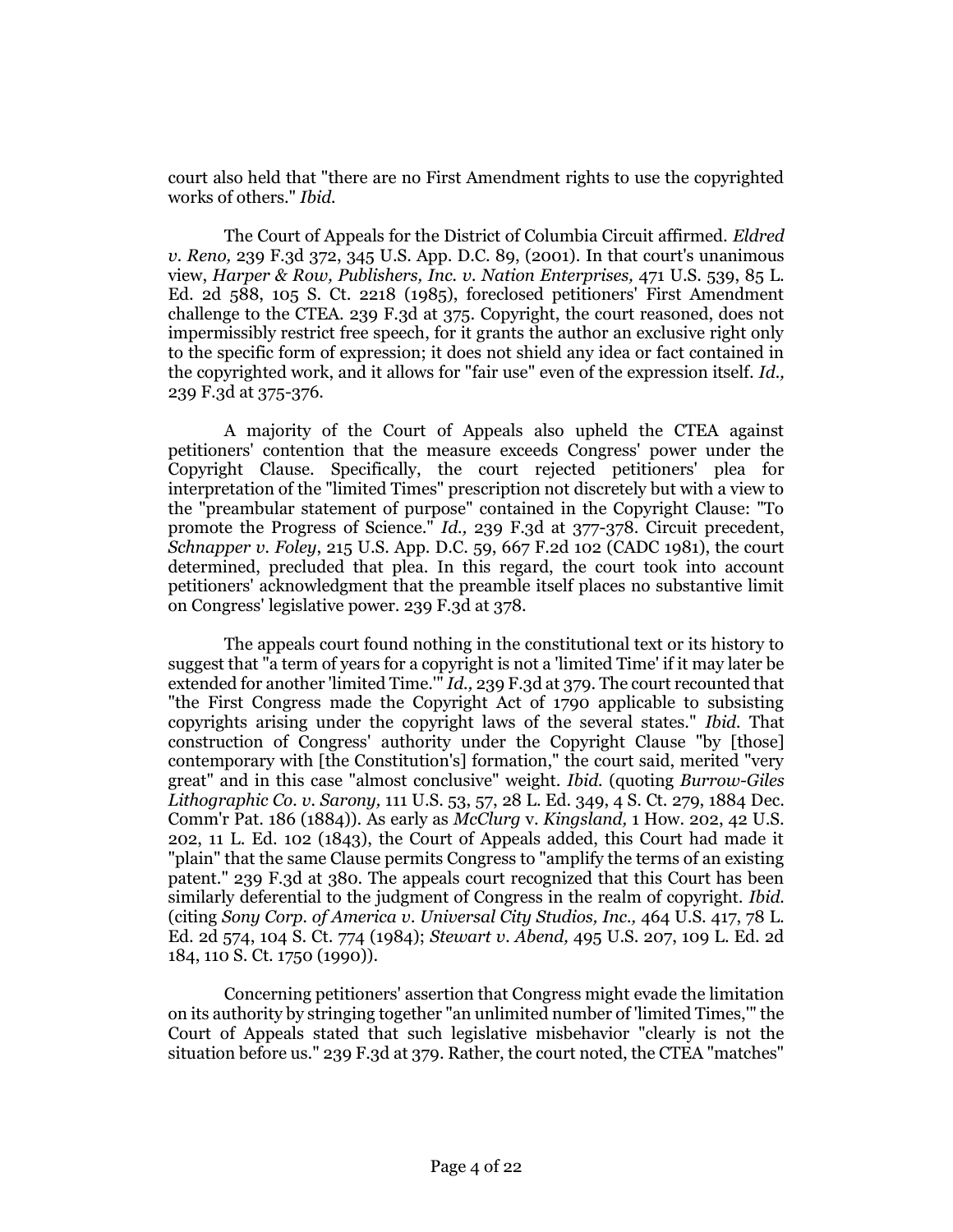the baseline term for "United States copyrights [with] the terms of copyrights granted by the European Union." *Ibid.* "In an era of multinational publishers and instantaneous electronic transmission," the court said, "harmonization in this regard has obvious practical benefits" and is "a 'necessary and proper' measure to meet contemporary circumstances rather than a step on the way to making copyrights perpetual." *Ibid.*

Judge Sentelle dissented in part. He concluded that Congress lacks power under the Copyright Clause to expand the copyright terms of existing works. *Id.,* 239 F.3d at 380-384. The Court of Appeals subsequently denied rehearing and rehearing en banc. *Eldred v. Ashcroft*, 347 U.S. App. D.C. 121, 255 F.3d 849 (2001).

We granted certiorari to address two questions: whether the CTEA's extension of existing copyrights exceeds Congress' power under the Copyright Clause; and whether the CTEA's extension of existing and future copyrights violates the First Amendment. *Eldred v. Ashcroft*, 534 U.S. 1126, 151 L. Ed. 2d 966, 122 S. Ct. 1062 (2002).and [534 U.S.] 1160, 152 L. Ed. 2d 115, 112 S. Ct. 1170 (2002).We now answer those two questions in the negative and affirm.

II

## A

We address first the determination of the courts below that Congress has authority under the Copyright Clause to extend the terms of existing copyrights. Text, history, and precedent, we conclude, confirm that the Copyright Clause empowers Congress to prescribe "limited Times" for copyright protection and to secure the same level and duration of protection for all copyright holders, present and future.

The CTEA's baseline term of life plus 70 years, petitioners concede, qualifies as a "limited Time" as applied to future copyrights.<sup>4</sup> Petitioners contend, however, that existing copyrights extended to endure for that same term are not "limited." Petitioners' argument essentially reads into the text of the Copyright Clause the command that a time prescription, once set, becomes forever "fixed" or "inalterable." The word "limited," however, does not convey a meaning so constricted. At the time of the Framing, that word meant what it means today: "confined within certain bounds," "restrained," or "circumscribed." S. Johnson, A Dictionary of the English Language (7th ed. 1785); see T. Sheridan, A Complete

<sup>4</sup> We note again that JUSTICE BREYER makes no such concession. See *supra*, at 2, n. 1. He does not train his fire, as petitioners do, on Congress' choice to place existing and future copyrights in parity. Moving beyond the bounds of the parties' presentations, and with abundant policy arguments but precious little support from precedent, he would condemn Congress' entire product as irrational.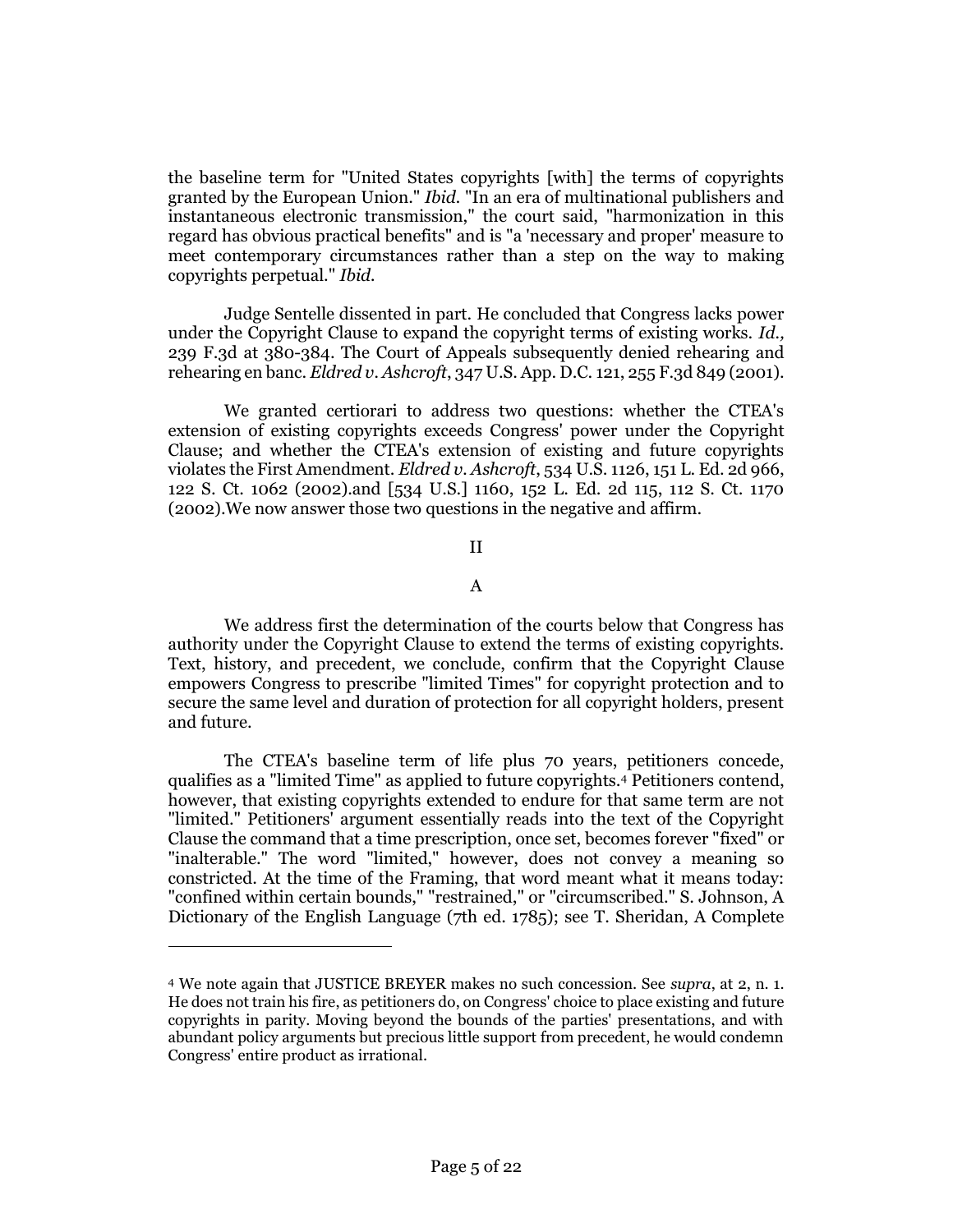Dictionary of the English Language (6th ed. 1796) ("confined within certain bounds"); Webster's Third New International Dictionary 1312 (1976) ("confined within limits"; "restricted in extent, number, or duration"). Thus understood, a time span appropriately "limited" as applied to future copyrights does not automatically cease to be "limited" when applied to existing copyrights. And as we observe, *infra*, at 18, there is no cause to suspect that a purpose to evade the "limited Times" prescription prompted Congress to adopt the CTEA.

To comprehend the scope of Congress' power under the Copyright Clause, "a page of history is worth a volume of logic." *New York Trust Co. v. Eisner,* 256 U.S. 345, 349, 65 L. Ed. 963, 41 S. Ct. 506 (1921) (Holmes, J.). History reveals an unbroken congressional practice of granting to authors of works with existing copyrights the benefit of term extensions so that all under copyright protection will be governed evenhandedly under the same regime. As earlier recounted, see *supra*, at 3, the First Congress accorded the protections of the Nation's first federal copyright statute to existing and future works alike. 1790 Act  $\S$  1.<sup>5</sup> Since then,

<sup>5</sup> This approach comported with English practice at the time. The Statute of Anne, 1710, 8 Ann. c. 19, provided copyright protection to books not yet composed or published, books already composed but not yet published, and books already composed and published. See *ibid.* ("The author of any book or books already composed, and not printed and published, or that shall hereafter be composed, and his assignee or assigns, shall have the sole liberty of printing and reprinting such book and books for the term of fourteen years, to commence from the day of the first publishing the same, and no longer."); *ibid.* ("The author of any book or books already printed . . . or the bookseller or booksellers, printer or printers, or other person or persons, who hath or have purchased or acquired the copy or copies of any book or books, in order to print or reprint the same, shall have the sole right and liberty of printing such book and books for the term of one and twenty years, to commence from the said tenth day of April, and no longer.").

JUSTICE STEVENS stresses the rejection of a proposed amendment to the Statute of Anne that would have extended the term of existing copyrights, and reports that opponents of the extension feared it would perpetuate the monopoly position enjoyed by English booksellers. *Post*, at 12, and n. 9. But the English Parliament confronted a situation that never existed in the United States. Through the late 17th century, a governmentsanctioned printing monopoly was held by the Stationers' Company, "the ancient London guild of printers and booksellers." M. Rose, Authors and Owners: The Invention of Copyright 4 (1993); see L. Patterson, Copyright in Historical Perspective ch. 3 (1968). Although that legal monopoly ended in 1695, concerns about monopolistic practices remained, and the 18th century English Parliament was resistant to any enhancement of booksellers' and publishers' entrenched position. See Rose, *supra*, at 52-56. In this country, in contrast, competition among publishers, printers, and booksellers was "intense" at the time of the founding, and "there was not even a rough analog to the Stationers' Company on the horizon." Nachbar, Constructing Copyright's Mythology, 6 Green Bag 2d 37, 45 (2002). The Framers guarded against the future accumulation of monopoly power in booksellers and publishers by authorizing Congress to vest copyrights only in "Authors." JUSTICE STEVENS does not even attempt to explain how Parliament's response to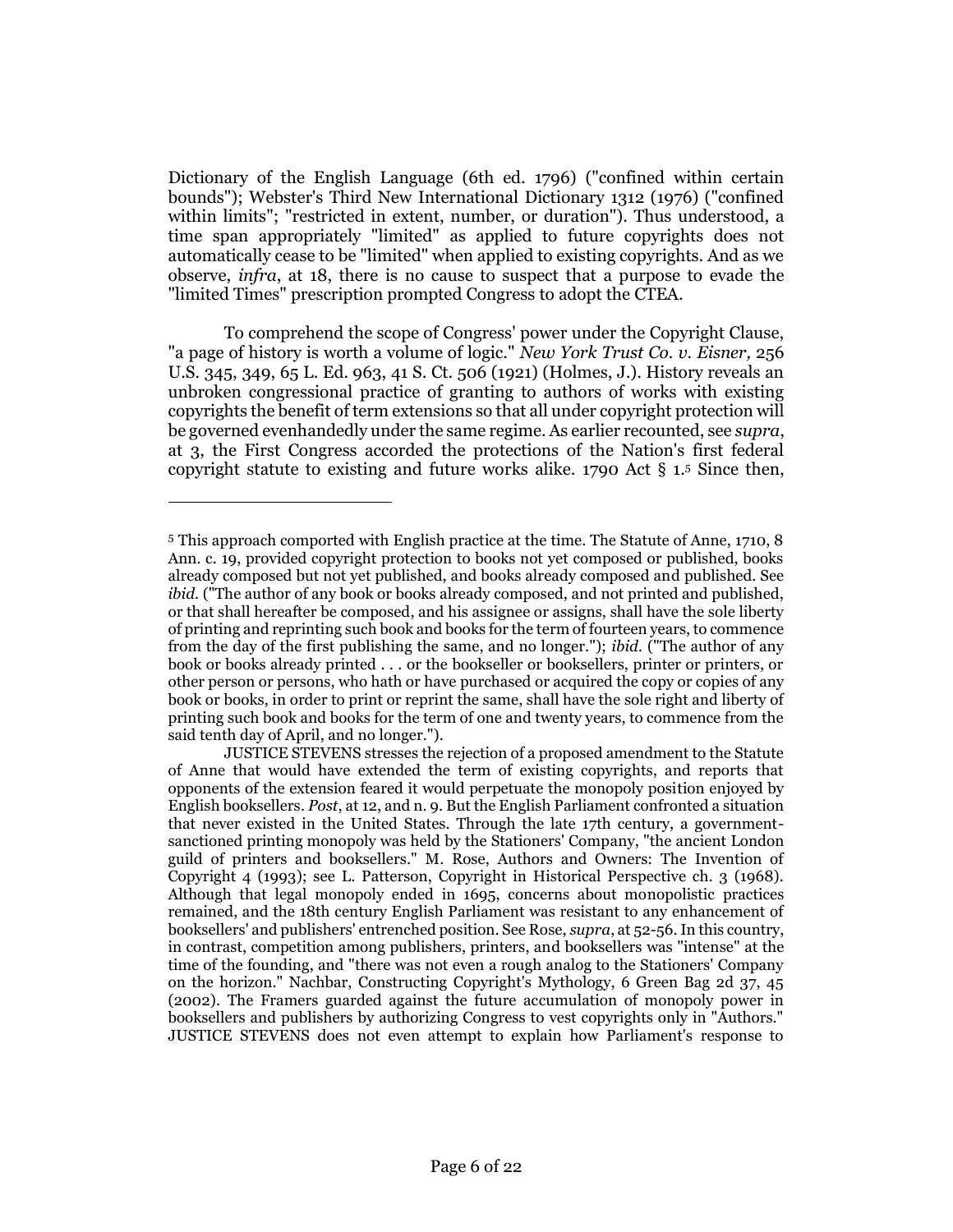Congress has regularly applied duration extensions to both existing and future copyrights. 1831 Act §§ 1, 16; 1909 Act §§ 23-24; 1976 Act §§ 302-303; 17 U.S.C. §§ 302-304.<sup>6</sup>

Because the Clause empowering Congress to confer copyrights also authorizes patents, congressional practice with respect to patents informs our inquiry. We count it significant that early Congresses extended the duration of numerous individual patents as well as copyrights. See, *e.g.*, Act of Jan. 7, 1808, ch. 6, 6 Stat. 70 (patent); Act of Mar. 3, 1809, ch. 35, 6 Stat. 80 (patent); Act of Feb. 7, 1815, ch. 36, 6 Stat. 147 (patent); Act of May 24, 1828, ch. 145, 6 Stat. 389 (copyright); Act of Feb. 11, 1830, ch. 13, 6 Stat. 403 (copyright); see generally Ochoa, Patent and Copyright Term Extension and the Constitution: A Historical Perspective, 49 J. Copyright Society 19 (2001). The courts saw no "limited Times" impediment to such extensions; renewed or extended terms were upheld in the early days, for example, by Chief Justice Marshall and Justice Story sitting as circuit justices. See *Evans* v. *Jordan*, 8 F. Cas. 872, 874, F. Cas. No. 4564, F. Cas. No. 4564 (No. 4,564) (CC Va. 1813) (Marshall, J.) ("The construction of the constitution which admits the renewal of a patent is not controverted. A renewed patent . . . confers the same rights, with an original."), aff'd, *Evans v. Jordan & Morehead*, 13 U.S. 199, 9 Cranch 199, 3 L. Ed. 704 (1815); *Blanchard v. Sprague*, 3 F. Cas. 648, 650, F. Cas. No. 1518, F. Cas. No. 1518 (No. 1,518) (CC Mass. 1839) (Story, J.) ("I never have entertained any doubt of the constitutional authority of congress" to enact a 14-year patent extension that "operates retrospectively"); see also *Evans v. Robinson*, 8 F. Cas. 886, 888, F. Cas. No. 4571, F. Cas. No. 4571 (No. 4,571) (CC Md. 1813) (Congresses "have the exclusive right . . . to limit the times for which a patent right shall be granted, and are not restrained from renewing a patent or prolonging" it.).<sup>7</sup>

l

England's experience with a publishing monopoly may be construed to impose a constitutional limitation on Congress' power to extend copyrights granted to "Authors."

<sup>6</sup> Moreover, the precise duration of a federal copyright has never been fixed at the time of the initial grant. The 1790 Act provided a federal copyright term of 14 years from the work's publication, renewable for an additional 14 years *if* the author survived and applied for an additional term. § 1. Congress retained that approach in subsequent statutes. See *Stewart v. Abend,* 495 U.S. 207, 217, 109 L. Ed. 2d 184, 110 S. Ct. 1750 (1990) ("Since the earliest copyright statute in this country, the copyright term of ownership has been split between an original term and a renewal term."). Similarly, under the method for measuring copyright terms established by the 1976 Act and retained by the CTEA, the baseline copyright term is measured in part by the life of the author, rendering its duration indeterminate at the time of the grant. See 1976 Act § 302(a); 17 U.S.C. § 302(a).

<sup>7</sup> JUSTICE STEVENS would sweep away these decisions, asserting that *Graham v. John Deere Co. of Kansas City,* 383 U.S. 1, 15 L. Ed. 2d 545, 86 S. Ct. 684 (1966), "flatly contradicts" them. *Post*, at 17. Nothing but wishful thinking underpins that assertion. The controversy in *Graham* involved no patent extension. *Graham* addressed an invention's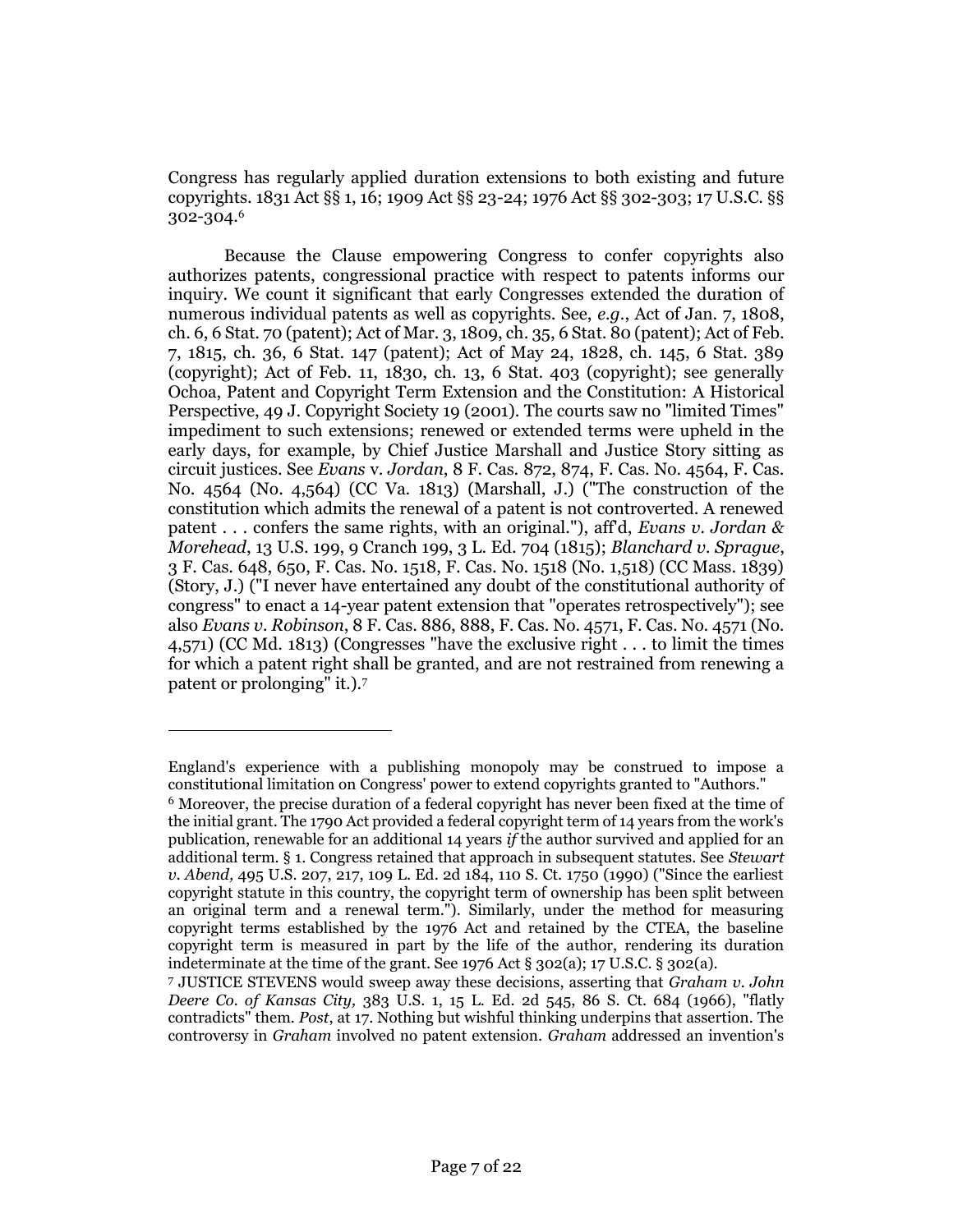Further, although prior to the instant case this Court did not have occasion to decide whether extending the duration of existing copyrights complies with the "limited Times" prescription, the Court has found no constitutional barrier to the legislative expansion of existing patents.<sup>8</sup> *McClurg v. Kingsland,* 42 U.S. 202, 1 How. 202, 11 L. Ed. 102, (1843), is the pathsetting precedent. The patentee in that case was unprotected under the law in force when the patent issued because he had allowed his employer briefly to practice the invention before he obtained the patent. Only upon enactment, two years later, of an exemption for such allowances did the patent become valid, retroactive to the time it issued. *McClurg* upheld retroactive application of the new law. The Court explained that the legal regime governing a particular patent "depends on the law as it stood at the emanation of the patent, together with such changes as have been since made; for though they may be retrospective in their operation, that is not a sound objection to their validity." *Id.,* 1 How. at 206.<sup>9</sup> Neither is it a sound objection to the validity of a

very eligibility for patent protection, and spent no words on Congress' power to enlarge a patent's duration.

<sup>8</sup> JUSTICE STEVENS recites words from *Sears, Roebuck & Co. v. Stiffel Co.,* 376 U.S. 225, 11 L. Ed. 2d 661, 84 S. Ct. 784, 1964 Dec. Comm'r Pat. 425 (1964), supporting the uncontroversial proposition that a State may not "extend the life of a patent beyond its expiration date," *id.*, at 231, then boldly asserts that for the same reasons Congress may not do so either. See *post*, at 1, 5. But *Sears* placed no reins on Congress' authority to extend a patent's life. The full sentence in *Sears*, from which JUSTICE STEVENS extracts words, reads: "Obviously a State could not, consistently with the Supremacy Clause of the Constitution, extend the life of a patent beyond its expiration date or give a patent on an article which lacked the level of invention required for federal patents." 376 U.S., at 231. The point insistently made in *Sears* is no more and no less than this: *States* may not enact measures inconsistent with the federal patent laws. *Ibid.* ("[A] State cannot encroach upon the federal patent laws directly . . . [and] cannot . . . give protection of a kind that clashes with the objectives of the federal patent laws."). A decision thus rooted in the Supremacy Clause cannot be turned around to shrink congressional choices.

Also unavailing is JUSTICE STEVENS' appeal to language found in a private letter written by James Madison. *Post*, at 9, n. 6; see also dissenting opinion of BREYER, J., *post*, at 5, 20. Respondent points to a better "demonstration," *post*, at 5, n. 3 (STEVENS, J., dissenting), of Madison's and other Framers' understanding of the scope of Congress' power to extend patents: "Then-President Thomas Jefferson--the first administrator of the patent system, and perhaps the Founder with the narrowest view of the copyright and patent powers--signed the 1808 and 1809 patent term extensions into law; . . . James Madison, who drafted the Constitution's 'limited Times' language, issued the extended patents under those laws as Secretary of State; and . . . Madison as President signed another patent term extension in 1815." Brief for Respondent 15.

<sup>9</sup> JUSTICE STEVENS reads *McClurg* to convey that "Congress cannot change the bargain between the public and the patentee in a way that disadvantages the patentee." *Post*, at 19. But *McClurg* concerned no such change. To the contrary, as JUSTICE STEVENS acknowledges, *McClurg* held that use of an invention by the patentee's employer did not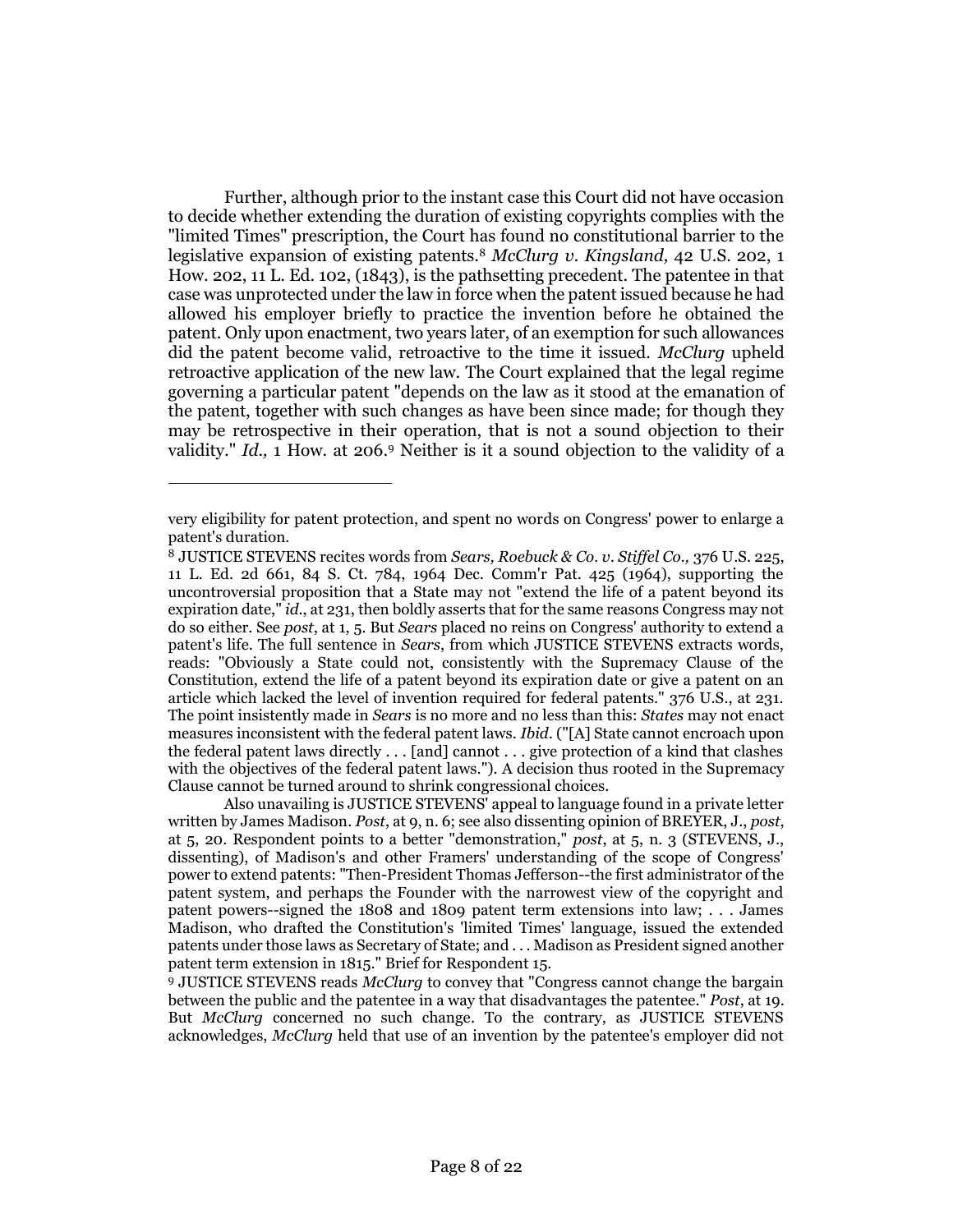copyright term extension, enacted pursuant to the same constitutional grant of authority, that the enlarged term covers existing copyrights.

Congress' consistent historical practice of applying newly enacted copyright terms to future and existing copyrights reflects a judgment stated concisely by Representative Huntington at the time of the 1831 Act: "Justice, policy, and equity alike forbid" that an "author who had sold his [work] a week ago, be placed in a worse situation than the author who should sell his work the day after the passing of [the] act." 7 Cong. Deb. 424 (1831); accord Symposium, The Constitutionality of Copyright Term Extension, 18 Cardozo Arts & Ent. L. J. 651, 694 (2000) (Prof. Miller) ("Since 1790, it has indeed been Congress's policy that the author of yesterday's work should not get a lesser reward than the author of tomorrow's work just because Congress passed a statute lengthening the term today."). The CTEA follows this historical practice by keeping the duration provisions of the 1976 Act largely in place and simply adding 20 years to each of them. Guided by text, history, and precedent, we cannot agree with petitioners' submission that extending the duration of existing copyrights is categorically beyond Congress' authority under the Copyright Clause.

Satisfied that the CTEA complies with the "limited Times" prescription, we turn now to whether it is a rational exercise of the legislative authority conferred by the Copyright Clause. On that point, we defer substantially to Congress. *Sony*, 464 U.S., at 429 ("It is Congress that has been assigned the task of defining the scope of the limited monopoly that should be granted to authors . . . in order to give the public appropriate access to their work product.").<sup>10</sup>

l

invalidate the inventor's 1834 patent, "even if it might have had that effect prior to the amendment of the patent statute in 1836." *Post*, at 18. In other words, *McClurg* evaluated the patentee's rights not simply in light of the patent law in force at the time the patent issued, but also in light of "such changes as had been since made." 1 How., at 206. It is thus inescapably plain that *McClurg* upheld the application of expanded patent protection to an existing patent.

<sup>10</sup> JUSTICE BREYER would adopt a heightened, three-part test for the constitutionality of copyright enactments. *Post*, at 3. He would invalidate the CTEA as irrational in part because, in his view, harmonizing the United States and European Union baseline copyright terms "apparently" fails to achieve "significant" uniformity. *Post*, at 23. But see *infra*, at 15. The novelty of the "rational basis" approach he presents is plain. Cf. *Board of Trustees of Univ. of Ala. v. Garrett,* 531 U.S. 356, 383, 148 L. Ed. 2d 866, 121 S. Ct. 955 (2001) (BREYER, J., dissenting) ("Rational-basis review--with its presumptions favoring constitutionality--is 'a paradigm of *judicial* restraint.'") (quoting *FCC v. Beach Communications, Inc.,* 508 U.S. 307, 314, 124 L. Ed. 2d 211, 113 S. Ct. 2096 (1993)). Rather than subjecting Congress' legislative choices in the copyright area to heightened judicial scrutiny, we have stressed that "it is not our role to alter the delicate balance Congress has labored to achieve." *Stewart v. Abend,* 495 U.S., at 230; see *Sony Corp. of America* v. *Universal City Studios, Inc.,* 464 U.S. 417, 429, 78 L. Ed. 2d 574, 104 S. Ct. 774 (1984).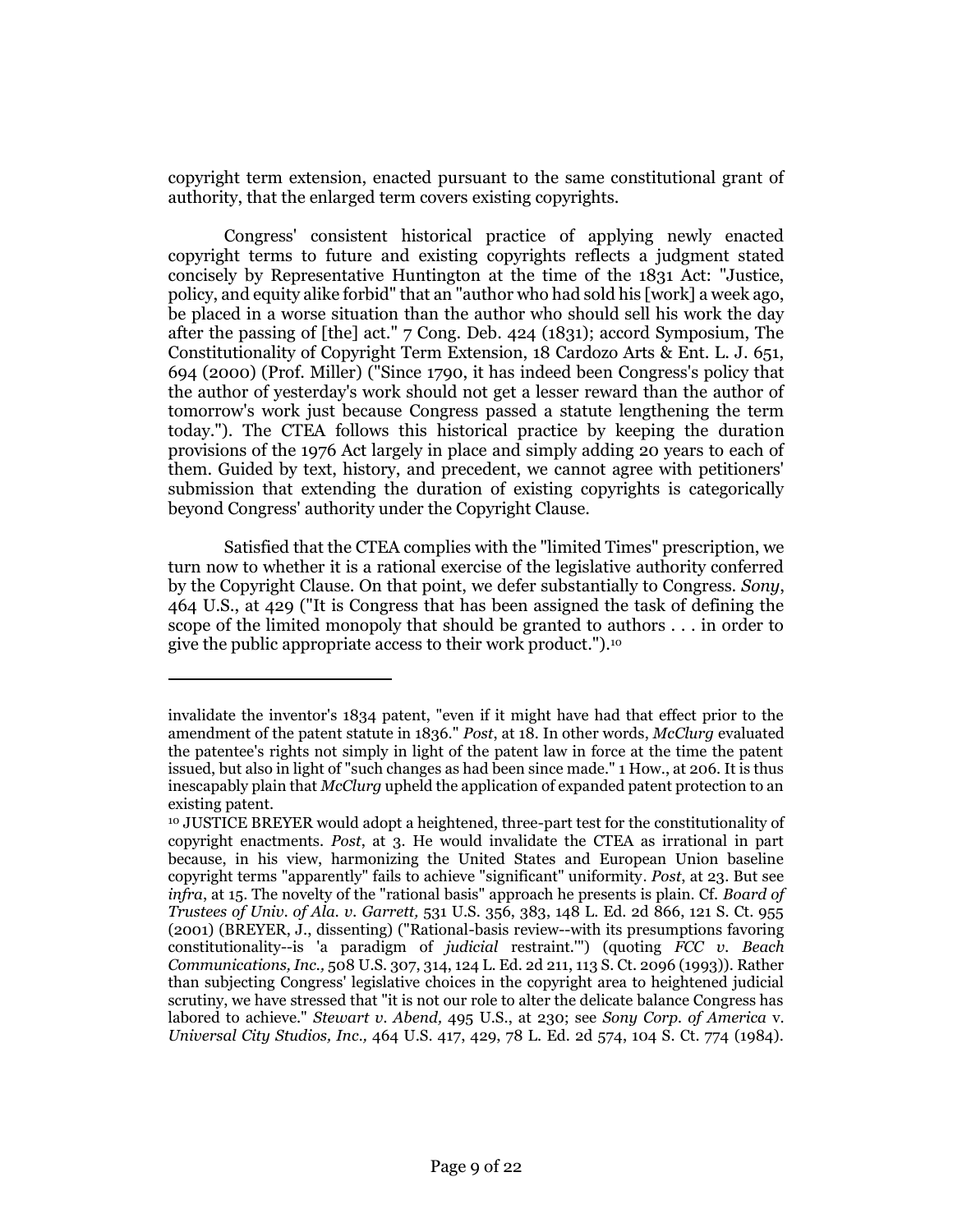The CTEA reflects judgments of a kind Congress typically makes, judgments we cannot dismiss as outside the Legislature's domain. As respondent describes, see Brief for Respondent 37-38, a key factor in the CTEA's passage was a 1993 European Union (EU) directive instructing EU members to establish a copyright term of life plus 70 years. EU Council Directive 93/98, p. 4; see 144 Cong. Rec. S12377-S12378 (daily ed. Oct. 12, 1998) (statement of Sen. Hatch). Consistent with the Berne Convention, the EU directed its members to deny this longer term to the works of any non-EU country whose laws did not secure the same extended term. See Berne Conv. Art. 7(8); P. Goldstein, International Copyright § 5.3, p. 239 (2001). By extending the baseline United States copyright term to life plus 70 years, Congress sought to ensure that American authors would receive the same copyright protection in Europe as their European counterparts.<sup>11</sup> The CTEA may also provide greater incentive for American and other authors to create and disseminate their work in the United States. See Perlmutter, Participation in the International Copyright System as a Means to Promote the Progress of Science and Useful Arts, 36 Loyola (LA) L. Rev. 323, 330 (2002) ("Matching the level of [copyright] protection in the United States [to that in the EU] can ensure stronger protection for U.S. works abroad and avoid competitive disadvantages vis-a-vis foreign rightholders."); see also *id.,* at 332 (the United States could not "play a leadership role" in the give-and-take evolution of the international copyright system, indeed it would "lose all flexibility," "if the only way to promote the progress of science were to provide incentives to create new works").<sup>12</sup>

In addition to international concerns,<sup>13</sup> Congress passed the CTEA in light of demographic, economic, and technological changes, Brief for Respondent 25-

Congress' exercise of its Copyright Clause authority must be rational, but JUSTICE BREYER's stringent version of rationality is unknown to our literary property jurisprudence.

<sup>11</sup> Responding to an inquiry whether copyrights could be extended "forever," Register of Copyrights Marybeth Peters emphasized the dominant reason for the CTEA: "There certainly are proponents of perpetual copyright: We heard that in our proceeding on term extension. The Songwriters Guild suggested a perpetual term. However, our Constitution says limited times, but there really isn't a very good indication on what limited times is. The reason why you're going to life-plus-70 today is because Europe has gone that way . . . ." Copyright Term, Film Labeling, and Film Preservation Legislation: Hearings on H. R. 989 et al. before the Subcommittee on Courts and Intellectual Property of the House Committee on the Judiciary, 104th Cong., 1st Sess., 230 (1995) (hereinafter House Hearings).

<sup>12</sup> The author of the law review article cited in text, Shira Perlmutter, currently a vice president of AOL Time Warner, was at the time of the CTEA's enactment Associate Register for Policy and International Affairs, United States Copyright Office.

<sup>&</sup>lt;sup>13</sup> See also Austin, Does the Copyright Clause Mandate Isolationism? 26 Colum.-VLA J. L. & Arts 17, 59 (2002) (cautioning against "an isolationist reading of the Copyright Clause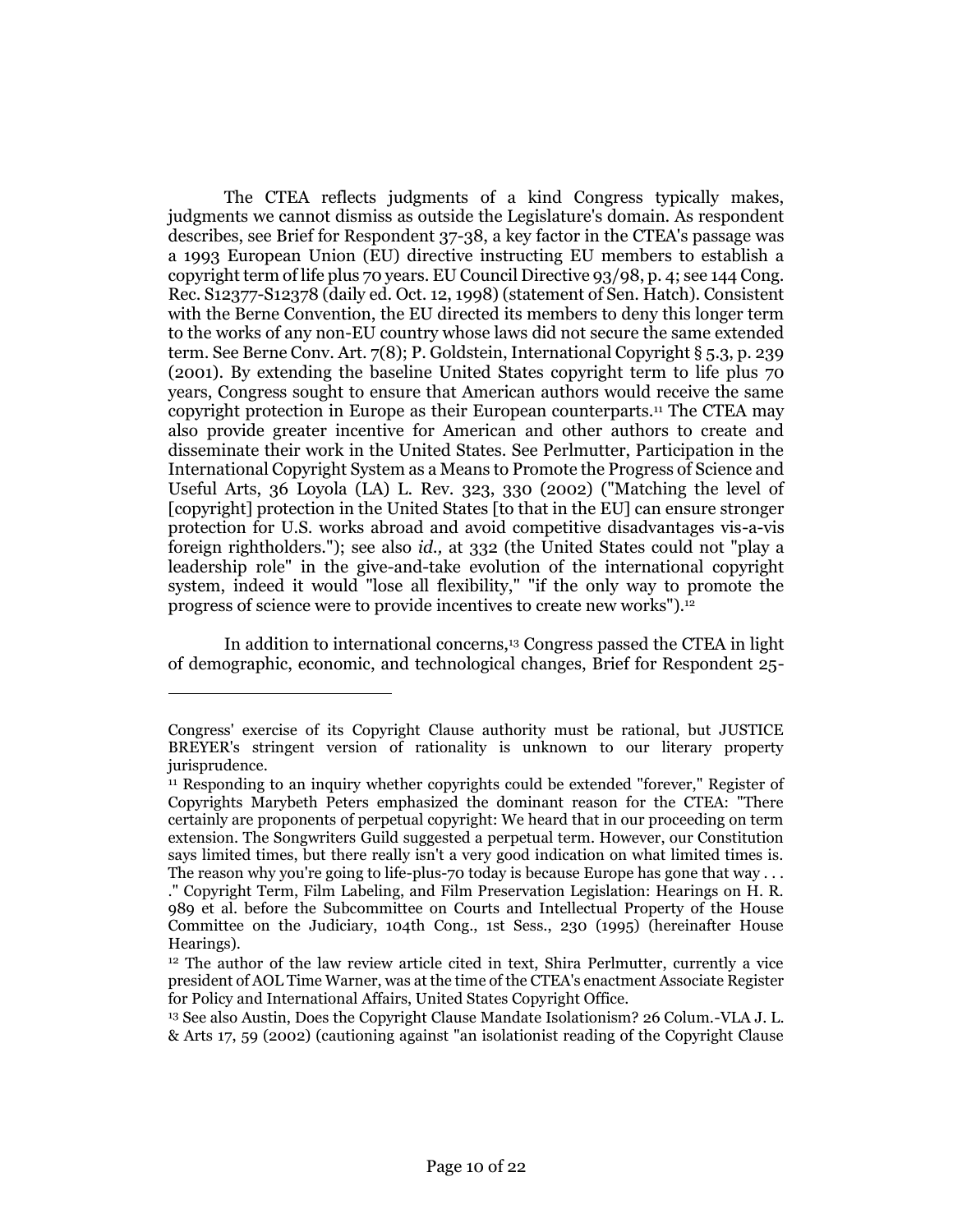26, 33, and nn. 23 and 24,<sup>14</sup> and rationally credited projections that longer terms would encourage copyright holders to invest in the restoration and public distribution of their works, *id.,* at 34-37; see H. R. Rep. No. 105-452, p. 4 (1998) (term extension "provides copyright owners generally with the incentive to restore older works and further disseminate them to the public").<sup>15</sup>

 $\overline{a}$ 

Congress also heard testimony from Register of Copyrights Marybeth Peters and others regarding the economic incentives created by the CTEA. According to the Register, extending the copyright for existing works "could . . . provide additional income that would finance the production and distribution of new works." House Hearings 158. "Authors would not be able to continue to create," the Register explained, "unless they earned income on their finished works. The public benefits not only from an author's original work but also from his or her further creations. Although this truism may be illustrated in many ways, one of the best examples is Noah Webster[,] who supported his entire family from the earnings on his speller and grammar during the twenty years he took to complete his dictionary." *Id.,* at 165.

that is in tension with . . . America's international copyright relations over the last hundred or so years").

<sup>14</sup> Members of Congress expressed the view that, as a result of increases in human longevity and in parents' average age when their children are born, the pre-CTEA term did not adequately secure "the right to profit from licensing one's work during one's lifetime and to take pride and comfort in knowing that one's children--and perhaps their children- might also benefit from one's posthumous popularity." 141 Cong. Rec. 6553 (1995) (statement of Sen. Feinstein); see 144 Cong. Rec. S12377 (daily ed. Oct. 12, 1998) (statement of Sen. Hatch) ("Among the main developments [compelling reconsideration of the 1976 Act's term] is the effect of demographic trends, such as increasing longevity and the trend toward rearing children later in life, on the effectiveness of the life-plus-50 term to provide adequate protection for American creators and their heirs."). Also cited was "the failure of the U.S. copyright term to keep pace with the substantially increased commercial life of copyrighted works resulting from the rapid growth in communications media." *Ibid.* (statement of Sen. Hatch); cf. *Sony*, 464 U.S., at 430-431 ("From its beginning, the law of copyright has developed in response to significant changes in technology  $\dots$ . As new developments have occurred in this country, it has been the Congress that has fashioned the new rules that new technology made necessary.").

<sup>15</sup> JUSTICE BREYER urges that the economic incentives accompanying copyright term extension are too insignificant to "move" any author with a "rational economic perspective." *Post*, at 14; see *post,* at 13-16. Calibrating rational economic incentives, however, like "fashioning . . . new rules [in light of] new technology," *Sony*, 464 U.S., at 431, is a task primarily for Congress, not the courts. Congress heard testimony from a number of prominent artists; each expressed the belief that the copyright system's assurance of fair compensation for themselves and their heirs was an incentive to create. See, *e.g.*, House Hearings 233-239 (statement of Quincy Jones); Copyright Term Extension Act of 1995: Hearings before the Senate Committee on the Judiciary, 104th Cong., 1st Sess., 55-56 (1995) (statement of Bob Dylan); *id.*, at 56-57 (statement of Don Henley); *id.*, at 57 (statement of Carlos Santana). We would not take Congress to task for crediting this evidence which, as JUSTICE BREYER acknowledges, reflects general "propositions about the value of incentives" that are "undeniably true." *Post*, at 14.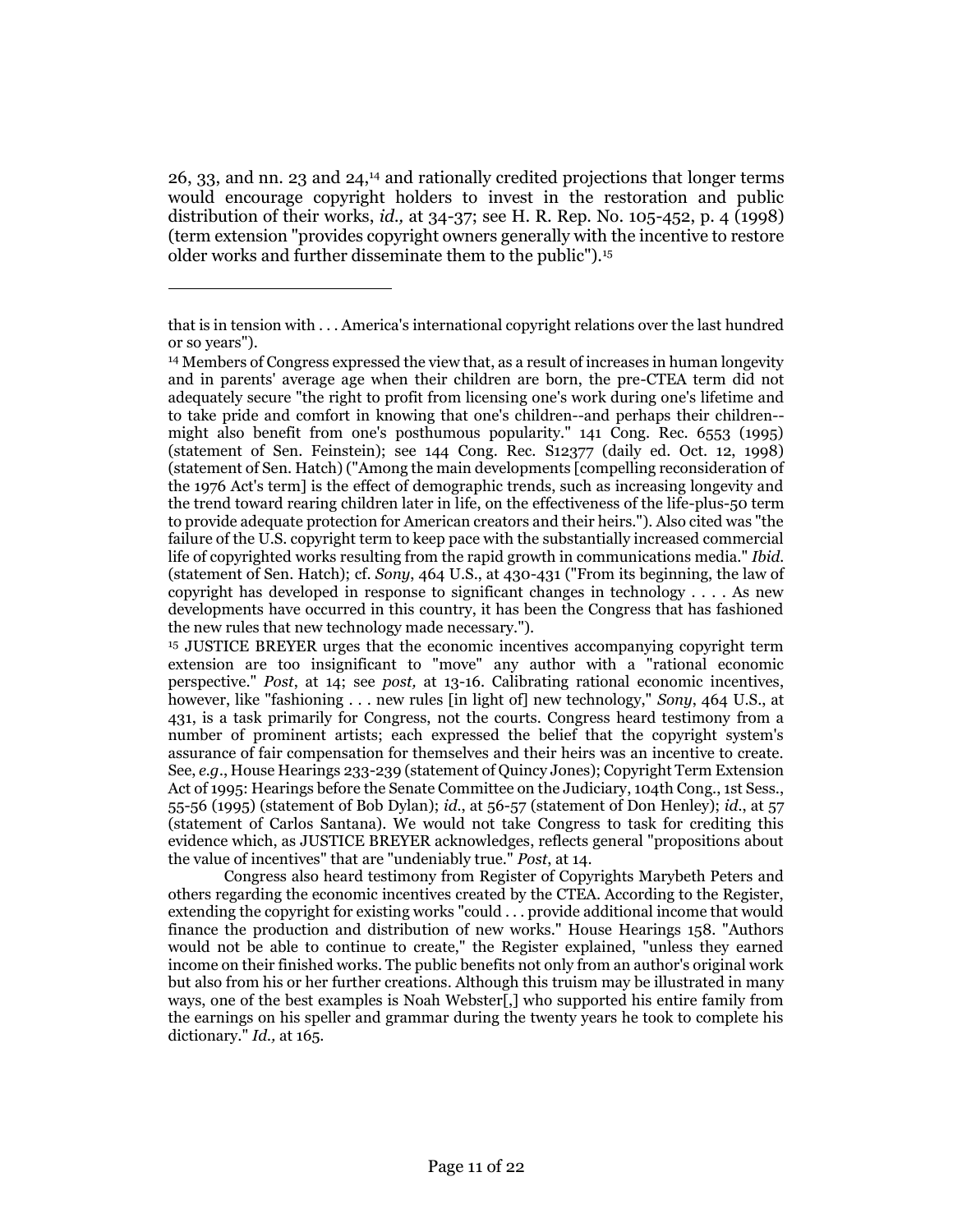In sum, we find that the CTEA is a rational enactment; we are not at liberty to second-guess congressional determinations and policy judgments of this order, however debatable or arguably unwise they may be. Accordingly, we cannot conclude that the CTEA--which continues the unbroken congressional practice of treating future and existing copyrights in parity for term extension purposes--is an impermissible exercise of Congress' power under the Copyright Clause.

B

Petitioners' Copyright Clause arguments rely on several novel readings of the Clause. We next address these arguments and explain why we find them unpersuasive.

1

Petitioners contend that even if the CTEA's 20-year term extension is literally a "limited Time," permitting Congress to extend existing copyrights allows it to evade the "limited Times" constraint by creating effectively perpetual copyrights through repeated extensions. We disagree.

As the Court of Appeals observed, a regime of perpetual copyrights "clearly is not the situation before us." 239 F.3d at 379. Nothing before this Court warrants construction of the CTEA's 20-year term extension as a congressional attempt to evade or override the "limited Times" constraint.<sup>16</sup> Critically, we again emphasize,

<sup>16</sup> JUSTICE BREYER agrees that "Congress did not intend to act unconstitutionally" when it enacted the CTEA, *post*, at 15, yet in his very next breath, he seems to make just that accusation, *ibid.* What else is one to glean from his selection of scattered statements from individual members of Congress? He does not identify any statement in the statutory text that installs a perpetual copyright, for there is none. But even if the statutory text were sufficiently ambiguous to warrant recourse to legislative history, JUSTICE BREYER's selections are not the sort to which this Court accords high value: "In surveying legislative history we have repeatedly stated that the authoritative source for finding the Legislature's intent lies in the Committee Reports on the bill, which 'represent the considered and collective understanding of those [members of Congress] involved in drafting and studying proposed legislation.'" *Garcia v. United States,* 469 U.S. 70, 76, 83 L. Ed. 2d 472, 105 S. Ct. 479 (1984) (quoting *Zuber v. Allen,* 396 U.S. 168, 186, 24 L. Ed. 2d 345, 90 S. Ct. 314 (1969)). The House and Senate Reports accompanying the CTEA reflect no purpose to make copyright a forever thing. Notably, the Senate Report expressly acknowledged that the Constitution "clearly precludes Congress from granting unlimited protection for copyrighted works," S. Rep. No. 104-315, p. 11 (1996), and disclaimed any intent to contravene that prohibition, *ibid.* Members of Congress instrumental in the CTEA's passage spoke to similar effect. See, *e.g.*, 144 Cong. Rec. H1458 (daily ed. Mar. 25, 1998)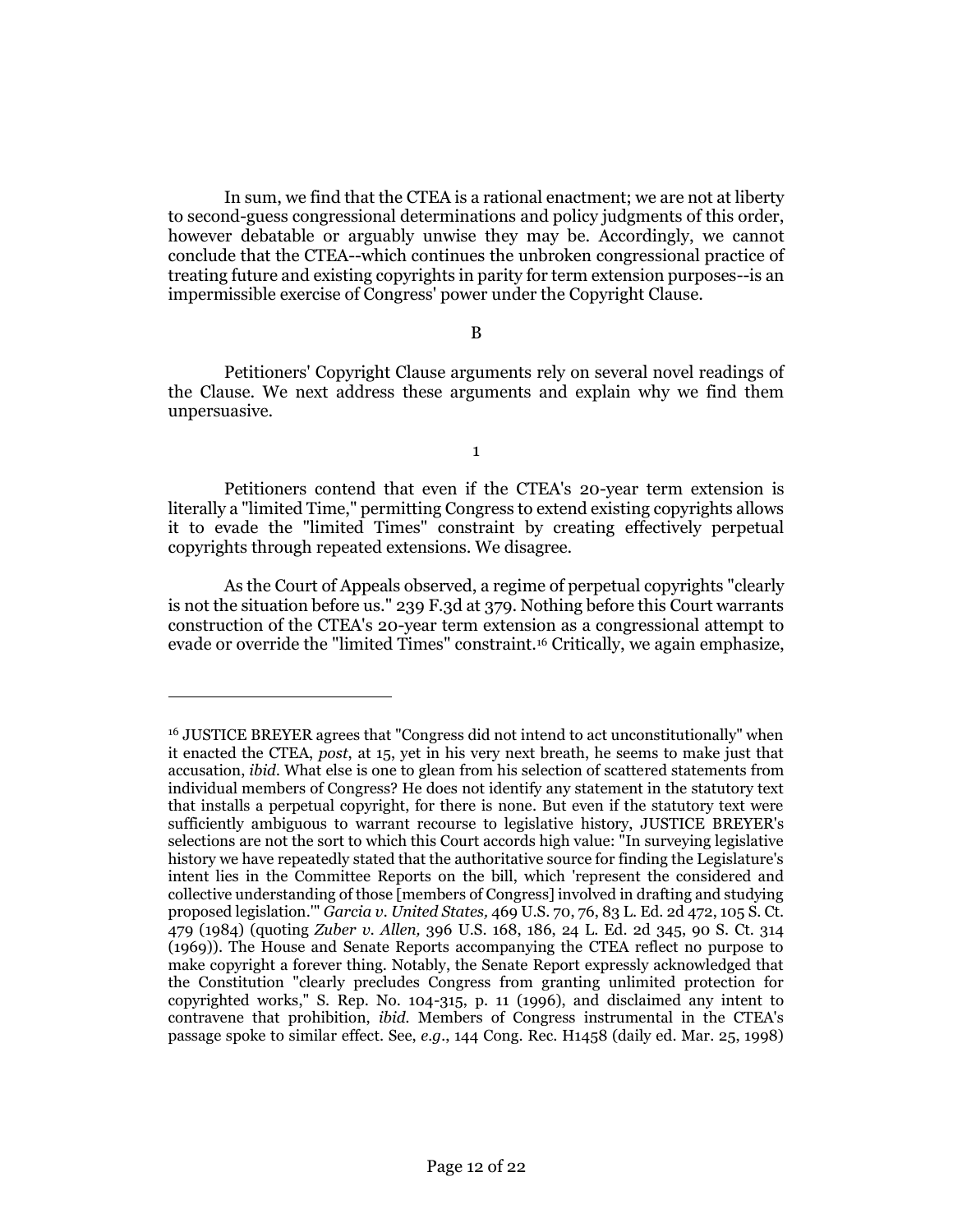petitioners fail to show how the CTEA crosses a constitutionally significant threshold with respect to "limited Times" that the 1831, 1909, and 1976 Acts did not. See *supra*, at 3-5; Austin, *supra*, n. 13, at 56 ("If extending copyright protection to works already in existence is constitutionally suspect," so is "extending the protections of U. S. copyright law to works by foreign authors that had already been created and even first published when the federal rights attached."). Those earlier Acts did not create perpetual copyrights, and neither does the CTEA.<sup>17</sup>

2

Petitioners dominantly advance a series of arguments all premised on the proposition that Congress may not extend an existing copyright absent new consideration from the author. They pursue this main theme under three headings. Petitioners contend that the CTEA's extension of existing copyrights (1) overlooks the requirement of "originality," (2) fails to "promote the Progress of Science," and (3) ignores copyright's *quid pro quo*.

Petitioners' "originality" argument draws on *Feist Publications, Inc. v. Rural Telephone Service Co.,* 499 U.S. 340, 113 L. Ed. 2d 358, 111 S. Ct. 1282(1991). In *Feist*, we observed that "the *sine qua non* of copyright is originality," *id.,* at 345,

 $\overline{a}$ 

<sup>17</sup> Respondent notes that the CTEA's life-plus-70-years baseline term is expected to produce an average copyright duration of 95 years, and that this term "resembles some other long-accepted durational practices in the law, such as 99-year leases of real property and bequests within the rule against perpetuities." Brief for Respondent 27, n. 18. Whether such referents mark the outer boundary of "limited Times" is not before us today. JUSTICE BREYER suggests that the CTEA's baseline term extends beyond that typically permitted by the traditional rule against perpetuities. *Post*, at 15-16. The traditional common-law rule looks to lives in being plus 21 years. Under that rule, the period before a bequest vests could easily equal or exceed the anticipated average copyright term under the CTEA. If, for example, the vesting period on a deed were defined with reference to the life of an infant, the sum of the measuring life plus 21 years could commonly add up to 95 years.

<sup>(</sup>statement of Rep. Coble) (observing that "copyright protection should be for a limited time only" and that "perpetual protection does not benefit society").

JUSTICE BREYER nevertheless insists that the "economic effect" of the CTEA is to make the copyright term "virtually perpetual." *Post*, at 1. Relying on formulas and assumptions provided in an *amicus* brief supporting petitioners, he stresses that the CTEA creates a copyright term worth 99.8% of the value of a perpetual copyright. *Post,* at 13-15. If JUSTICE BREYER's calculations were a basis for holding the CTEA unconstitutional, then the 1976 Act would surely fall as well, for--under the same assumptions he indulges- the term set by that Act secures 99.4% of the value of a perpetual term. See Brief for George A. Akerloff et al. as *Amici Curiae* 6, n. 6 (describing the relevant formula). Indeed, on that analysis even the "limited" character of the 1909 (97.7%) and 1831 (94.1%) Acts might be suspect. JUSTICE BREYER several times places the Founding Fathers on his side. See, *e.g., post*, at 5, 20. It is doubtful, however, that those architects of our Nation, in framing the "limited Times" prescription, thought in terms of the calculator rather than the calendar.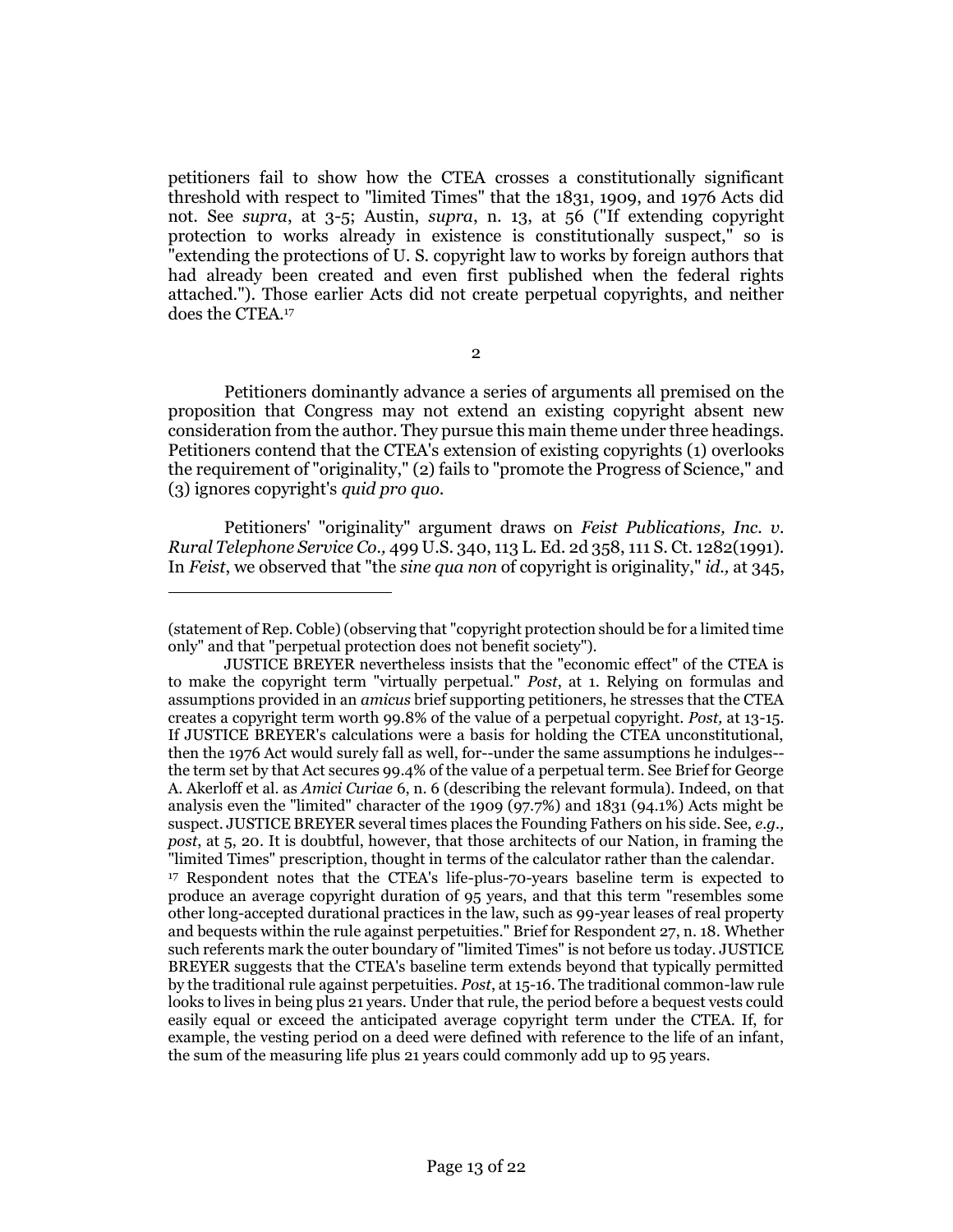and held that copyright protection is unavailable to "a narrow category of works in which the creative spark is utterly lacking or so trivial as to be virtually nonexistent," *id.,* at 359. Relying on *Feist*, petitioners urge that even if a work is sufficiently "original" to qualify for copyright protection in the first instance, any extension of the copyright's duration is impermissible because, once published, a work is no longer original.

*Feist*, however, did not touch on the duration of copyright protection. Rather, the decision addressed the core question of copyrightability, *i.e.*, the "creative spark" a work must have to be eligible for copyright protection at all. Explaining the originality requirement, *Feist* trained on the Copyright Clause words "Authors" and "Writings." *Id.,* at 346-347. The decision did not construe the "limited Times" for which a work may be protected, and the originality requirement has no bearing on that prescription.

More forcibly, petitioners contend that the CTEA's extension of existing copyrights does not "promote the Progress of Science" as contemplated by the preambular language of the Copyright Clause. Art. I, § 8, cl. 8. To sustain this objection, petitioners do not argue that the Clause's preamble is an independently enforceable limit on Congress' power. See 239 F.3d at 378 (Petitioners acknowledge that "the preamble of the Copyright Clause is not a substantive limit on Congress' legislative power." (internal quotation marks omitted)). Rather, they maintain that the preambular language identifies the sole end to which Congress may legislate; accordingly, they conclude, the meaning of "limited Times" must be "determined in light of that specified end." Brief for Petitioners 19. The CTEA's extension of existing copyrights categorically fails to "promote the Progress of Science," petitioners argue, because it does not stimulate the creation of new works but merely adds value to works already created.

As petitioners point out, we have described the Copyright Clause as "both a grant of power and a limitation," *Graham v. John Deere Co. of Kansas City,* 383 U.S. 1, 5, 15 L. Ed. 2d 545, 86 S. Ct. 684 (1966), and have said that "the primary objective of copyright" is "to promote the Progress of Science," *Feist*, 499 U.S., at 349.The "constitutional command," we have recognized, is that Congress, to the extent it enacts copyright laws at all, create a "system" that "promotes the Progress of Science." *Graham*, 383 U.S., at 6.<sup>18</sup>

<sup>18</sup> JUSTICE STEVENS' characterization of reward to the author as "a secondary consideration" of copyright law, *post*, at 6, n. 4 (internal quotation marks omitted), understates the relationship between such rewards and the "Progress of Science." As we have explained, "the economic philosophy behind the [Copyright] Clause . . . is the conviction that encouragement of individual effort by personal gain is the best way to advance public welfare through the talents of authors and inventors." *Mazer v. Stein,* 347 U.S. 201, 219, 98 L. Ed. 630, 74 S. Ct. 460, 1954 Dec. Comm'r Pat. 308 (1954). Accordingly,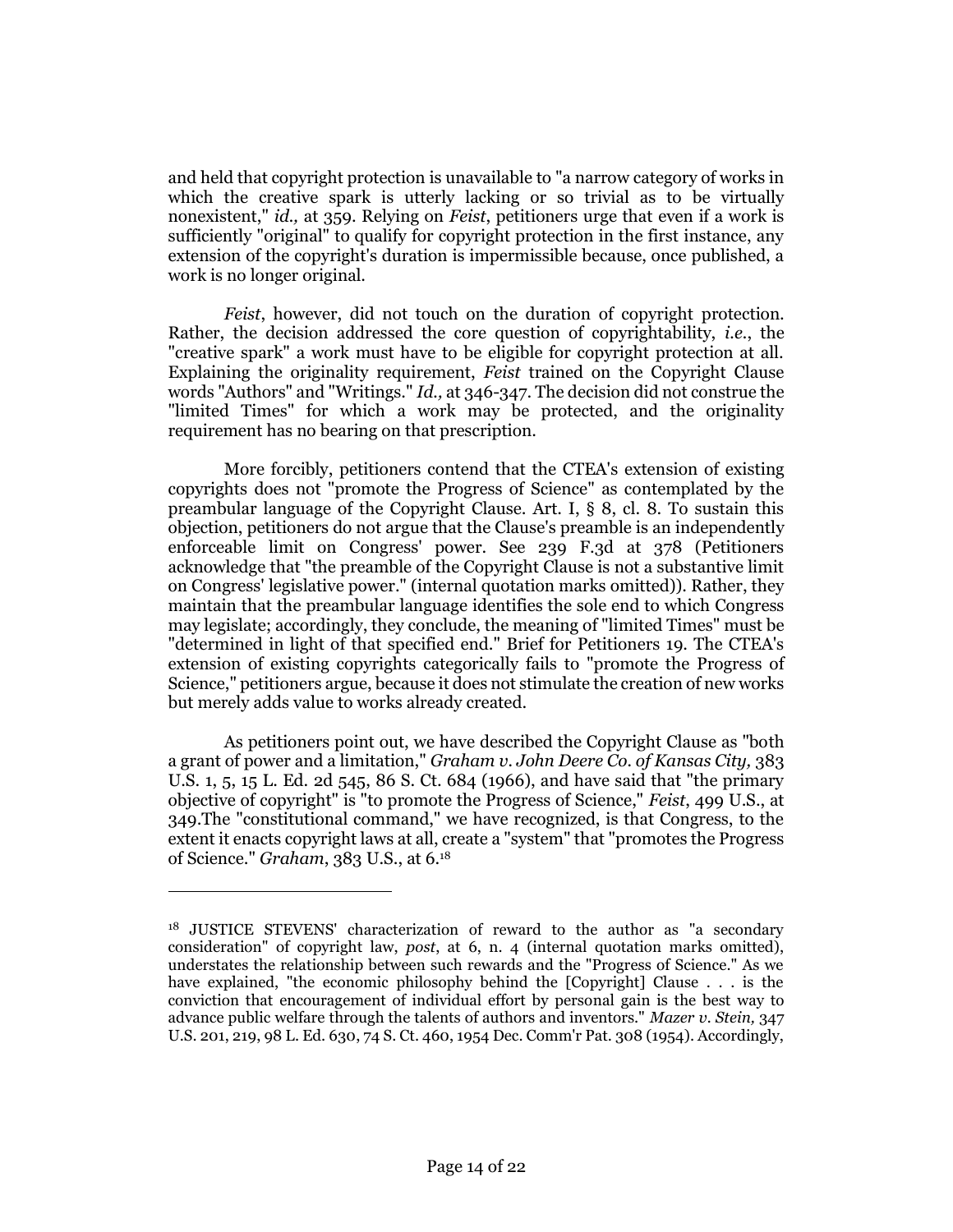We have also stressed, however, that it is generally for Congress, not the courts, to decide how best to pursue the Copyright Clause's objectives. See *Stewart v. Abend,* 495 U.S., at 230 ("The evolution of the duration of copyright protection tellingly illustrates the difficulties Congress faces . . . . It is not our role to alter the delicate balance Congress has labored to achieve."); *Sony*, 464 U.S., at 429 ("It is Congress that has been assigned the task of defining the scope of [rights] that should be granted to authors or to inventors in order to give the public appropriate access to their work product."); *Graham*, 383 U.S., at 6 ("Within the limits of the constitutional grant, the Congress may, of course, implement the stated purpose of the Framers by selecting the policy which in its judgment best effectuates the constitutional aim."). The justifications we earlier set out for Congress' enactment of the CTEA, *supra*, at 14-17, provide a rational basis for the conclusion that the CTEA "promotes the Progress of Science."

On the issue of copyright duration, Congress, from the start, has routinely applied new definitions or adjustments of the copyright term to both future works and existing works not yet in the public domain.<sup>19</sup> Such consistent congressional practice is entitled to "very great weight, and when it is remembered that the rights thus established have not been disputed during a period of [over two] centuries, it is almost conclusive." *Burrow-Giles Lithographic Co. v. Sarony,* 111 U.S. 53, 57, 28 L. Ed. 349, 4 S. Ct. 279, 1884 Dec. Comm'r Pat. 186. Indeed, "this Court has repeatedly laid down the principle that a contemporaneous legislative exposition of the Constitution when the founders of our Government and framers of our Constitution were actively participating in public affairs, acquiesced in for a long

l

<sup>&</sup>quot;copyright law *celebrates* the profit motive, recognizing that the incentive to profit from the exploitation of copyrights will redound to the public benefit by resulting in the proliferation of knowledge . . . . The profit motive is the engine that ensures the progress of science." *American Geophysical Union v. Texaco Inc.*, 802 F. Supp. 1, 27 (SDNY 1992), aff'd, 60 F.3d 913 (CA2 1994). Rewarding authors for their creative labor and "promoting . . . Progress" are thus complementary; as James Madison observed, in copyright "the public good fully coincides . . . with the claims of individuals." The Federalist No. 43, p. 272 (C. Rossiter ed. 1961). JUSTICE BREYER's assertion that "copyright statutes must serve public, not private, ends" *post*, at 6, similarly misses the mark. The two ends are not mutually exclusive; copyright law serves public ends by providing individuals with an incentive to pursue private ones.

<sup>19</sup> As we have noted, see *supra*, at 5, n. 3, petitioners seek to distinguish the 1790 Act from those that followed. They argue that by requiring authors seeking its protection to surrender whatever rights they had under state law, the 1790 Act enhanced uniformity and certainty and thus "promoted . . . Progress." See Brief for Petitioners 28-31. This account of the 1790 Act simply confirms, however, that the First Congress understood it could "promote . . . Progress" by extending copyright protection to existing works. Every subsequent adjustment of copyright's duration, including the CTEA, reflects a similar understanding.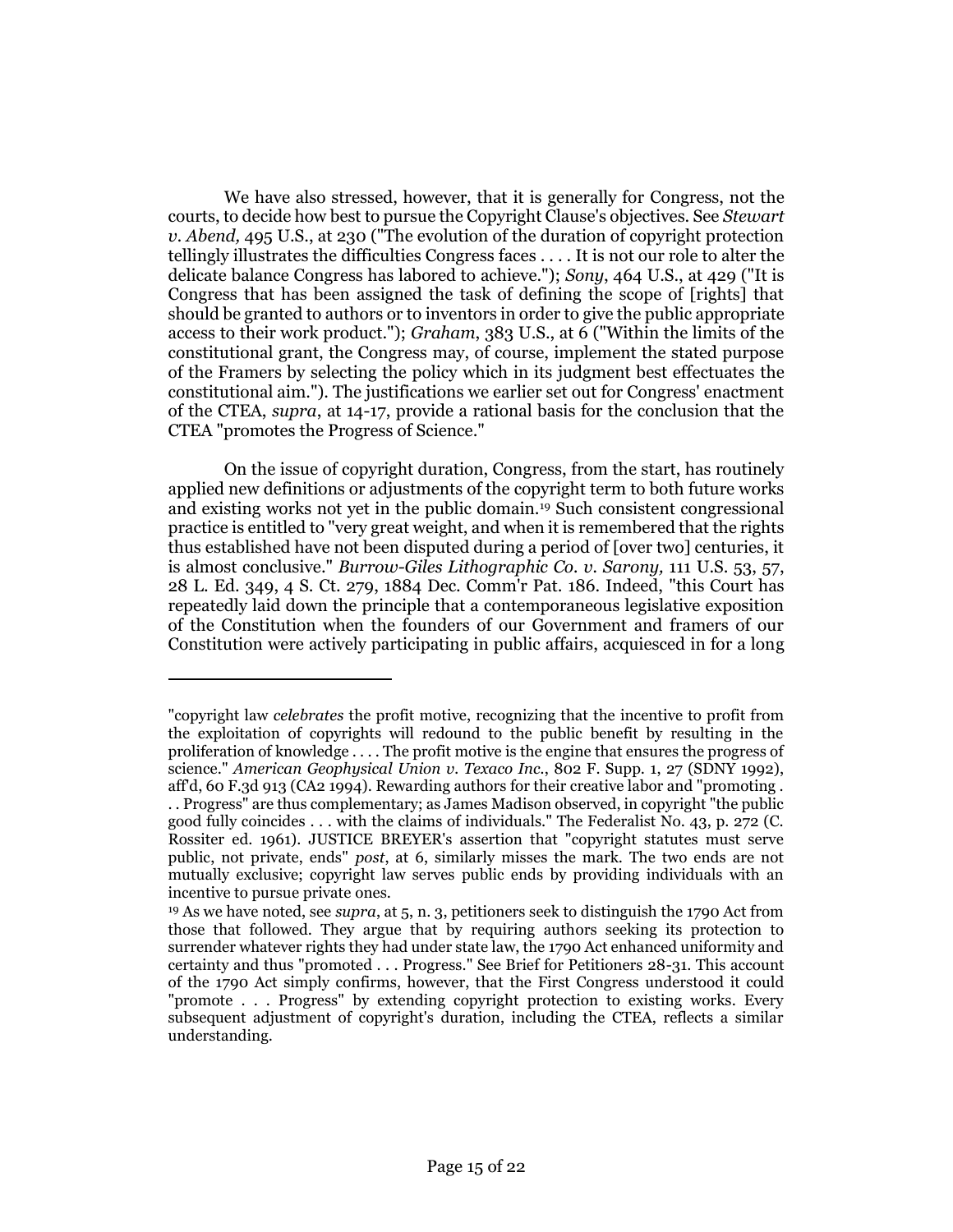term of years, fixes the construction to be given [the Constitution's] provisions." *Myers v. United States,* 272 U.S. 52, 175, 71 L. Ed. 160, 47 S. Ct. 21, 62 Ct. Cl. 773 (1926). Congress' unbroken practice since the founding generation thus overwhelms petitioners' argument that the CTEA's extension of existing copyrights fails *per se* to "promote the Progress of Science."<sup>20</sup>

Closely related to petitioners' preambular argument, or a variant of it, is their assertion that the Copyright Clause "imbeds a quid pro quo." Brief for Petitioners 23. They contend, in this regard, that Congress may grant to an "Author" an "exclusive Right" for a "limited Time," but only in exchange for a "Writing." Congress' power to confer copyright protection, petitioners argue, is thus contingent upon an exchange: The author of an original work receives an "exclusive Right" for a "limited Time" in exchange for a dedication to the public thereafter. Extending an existing copyright without demanding additional consideration, petitioners maintain, bestows an unpaid-for benefit on copyright holders and their heirs, in violation of the *quid pro quo* requirement.

We can demur to petitioners' description of the Copyright Clause as a grant of legislative authority empowering Congress "to secure a bargain--this for that." Brief for Petitioners 16; see *Mazer v. Stein,* 347 U.S. 201, 219, 98 L. Ed. 630, 74 S. Ct. 460, 1954 Dec. Comm'r Pat. 308 (1954) ("The economic philosophy behind the clause empowering Congress to grant patents and copyrights is the conviction that encouragement of individual effort by personal gain is the best way to advance public welfare through the talents of authors and inventors in 'Science and useful Arts.'"). But the legislative evolution earlier recalled demonstrates what the bargain entails. Given the consistent placement of existing copyright holders in parity with future holders, the author of a work created in the last 170 years would reasonably comprehend, as the "this" offered her, a copyright not only for the time in place when protection is gained, but also for any renewal or extension legislated during that time.<sup>21</sup> Congress could rationally seek to "promote  $\dots$  Progress" by

<sup>20</sup> JUSTICE STEVENS, *post*, at 15, refers to the "legislative veto" held unconstitutional in *INS v. Chadha,* 462 U.S. 919, 77 L. Ed. 2d 317, 103 S. Ct. 2764 (1983), and observes that we reached that decision despite its impact on federal laws geared to our "contemporary political system," *id.*, at 967 (White, J., dissenting). Placing existing works in parity with future works for copyright purposes, in contrast, is not a similarly pragmatic endeavor responsive to modern times. It is a measure of the kind Congress has enacted under its Patent and Copyright Clause authority since the founding generation. See *supra*, at 3-5.

<sup>21</sup> Standard copyright assignment agreements reflect this expectation. See, *e.g.*, A. Kohn & B. Kohn, Music Licensing 471 (3d ed. 1992-2002) (short form copyright assignment for musical composition, under which assignor conveys all rights to the work, "including the copyrights and proprietary rights therein and in any and all versions of said musical composition(s), and any renewals and extensions thereof (whether presently available *or subsequently available as a result of intervening legislation*)" (emphasis added)); 5 M. Nimmer & D. Nimmer, Copyright  $\S$  21.11[B], p. 21-305 (2002) (short form copyright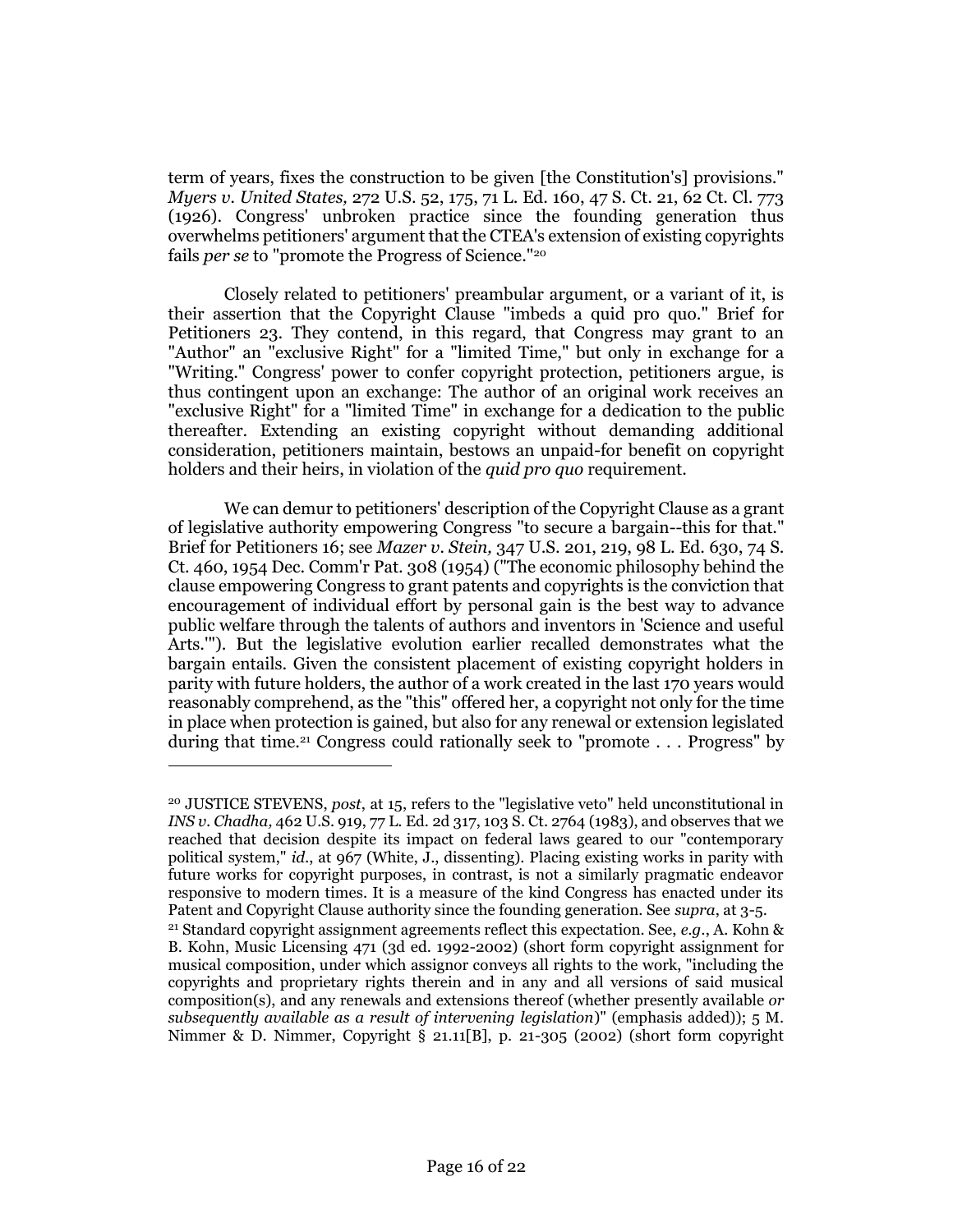including in every copyright statute an express guarantee that authors would receive the benefit of any later legislative extension of the copyright term. Nothing in the Copyright Clause bars Congress from creating the same incentive by adopting the same position as a matter of unbroken practice. See Brief for Respondent 31-32.

Neither *Sears, Roebuck & Co. v. Stiffel Co.,* 376 U.S. 225, 11 L. Ed. 2d 661, 84 S. Ct. 784, 1964 Dec. Comm'r Pat. 425 (1964), nor *Bonito Boats, Inc. v. Thunder Craft Boats, Inc.,* 489 U.S. 141, 103 L. Ed. 2d 118, 109 S. Ct. 971 (1989), is to the contrary. In both cases, we invalidated the application of certain state laws as inconsistent with the federal patent regime. *Sears*, 376 U.S., at 231-233; *Bonito*, 489 U.S., at 152. Describing Congress' constitutional authority to confer patents, *Bonito Boats* noted: "The Patent Clause itself reflects a balance between the need to encourage innovation and the avoidance of monopolies which stifle competition without any concomitant advance in the 'Progress of Science and useful Arts.'" *Id.,* at 146. *Sears* similarly stated that "patents are not given as favors . . . but are meant to encourage invention by rewarding the inventor with the right, limited to a term of years fixed by the patent, to exclude others from the use of his invention." 376 U.S., at 229. Neither case concerned the extension of a patent's duration. Nor did either suggest that such an extension might be constitutionally infirm. Rather, *Bonito Boats* reiterated the Court's unclouded understanding: "It is for Congress to determine if the present system" effectuates the goals of the Copyright and Patent Clause. 489 U.S., at 168. And as we have documented, see *supra*, at 10-13, Congress has many times sought to effectuate those goals by extending existing patents.

We note, furthermore, that patents and copyrights do not entail the same exchange, and that our references to a *quid pro quo* typically appear in the patent context. See, *e.g.*, *J. E. M. Ag Supply, Inc. v. Pioneer Hi-Bred International, Inc.,* 534 U.S. 124, 142, 151 L. Ed. 2d 508, 122 S. Ct. 593 (2001) ("The disclosure required by the Patent Act is 'the *quid pro quo* of the right to exclude.'" (quoting *Kewanee Oil Co. v. Bicron Corp.,* 416 U.S. 470, 484, 40 L. Ed. 2d 315, 94 S. Ct. 1879 (1974))); *Bonito Boats*, 489 U.S., at 161 ("the *quid pro quo* of substantial creative effort required by the federal [patent] statute"); *Brenner v. Manson,* 383 U.S. 519, 534, 16 L. Ed. 2d 69, 86 S. Ct. 1033, 1966 Dec. Comm'r Pat. 74 (1966) ("The basic *quid pro quo* . . . for granting a patent monopoly is the benefit derived by the public from an invention with substantial utility."); *Pennock v. Dialogue,* 2 Pet. 1, 23, 27 U.S. 1, 7 L. Ed. 327 (1829) (If an invention is already commonly known and used when the patent is sought, "there might be sound reason for presuming, that the

assignment under which assignor conveys all assets relating to the work, "including without limitation, copyrights and renewals and/or extensions thereof"); 6 *id.,* § 30.04[B][1], p. 30-325 (form composer-producer agreement under which composer "assigns to Producer all rights (copyrights, rights under copyright and otherwise, whether now or hereafter known) and all renewals and extensions (as may now or hereafter exist)").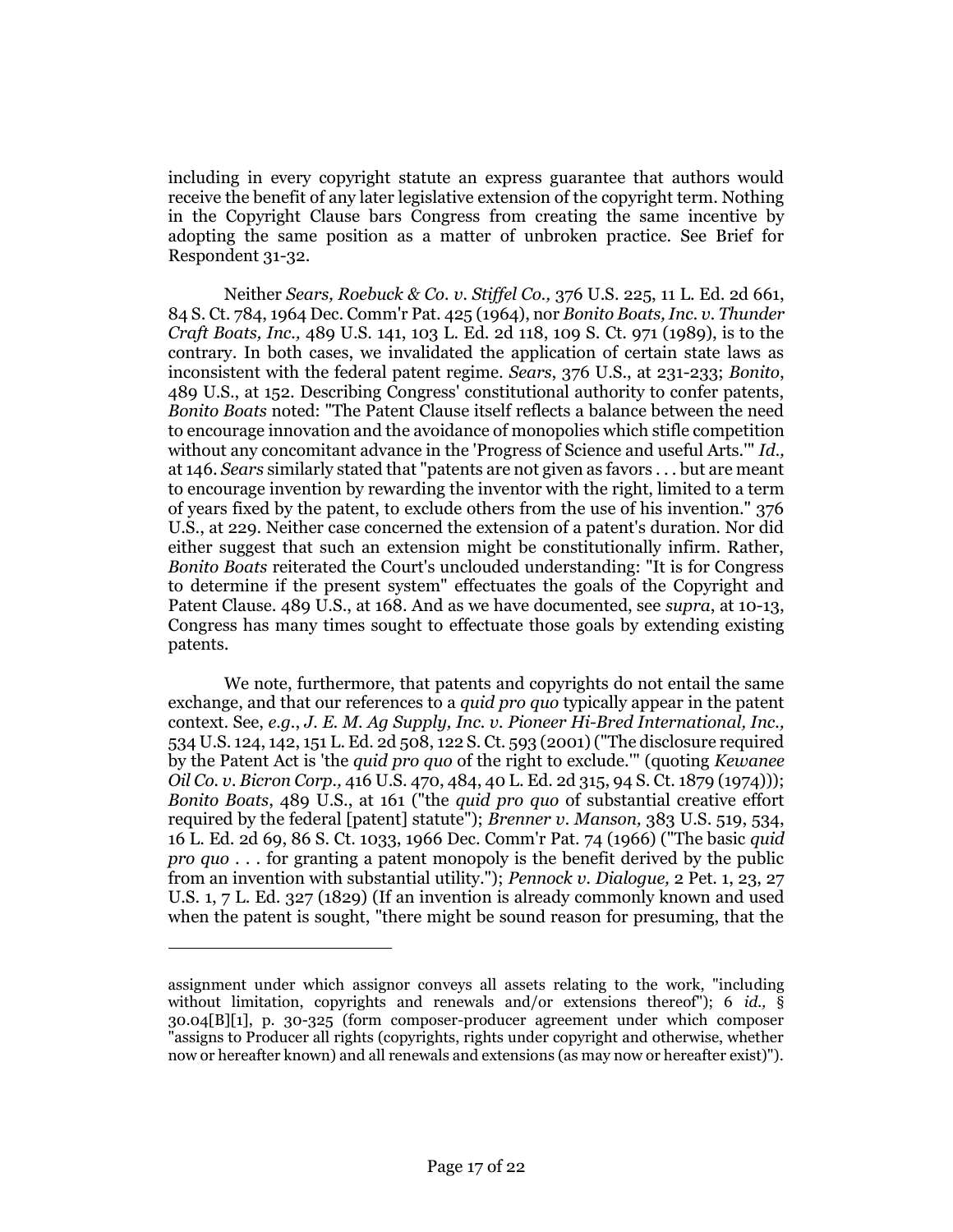legislature did not intend to grant an exclusive right," given the absence of a "*quid pro quo*."). This is understandable, given that immediate disclosure is not the objective of, but is *exacted from*, the patentee. It is the price paid for the exclusivity secured. See *J. E. M. Ag Supply*, 534 U.S., at 142. For the author seeking copyright protection, in contrast, disclosure is the desired objective, not something exacted from the author in exchange for the copyright. Indeed, since the 1976 Act, copyright has run from creation, not publication. See 1976 Act § 302(a); 17 U.S.C.  $§ 302(a).$ 

Further distinguishing the two kinds of intellectual property, copyright gives the holder no monopoly on any knowledge. A reader of an author's writing may make full use of any fact or idea she acquires from her reading. See § 102(b). The grant of a patent, on the other hand, does prevent full use by others of the inventor's knowledge. See Brief for Respondent 22; *Alfred Bell & Co. v. Catalda Fine Arts*, 191 F.2d 99, 103, n. 16 (CA2 1951) (The monopoly granted by a copyright "is not a monopoly of knowledge. The grant of a patent does prevent full use being made of knowledge, but the reader of a book is not by the copyright laws prevented from making full use of any information he may acquire from his reading." (quoting W. Copinger, Law of Copyright 2 (7th ed. 1936))). In light of these distinctions, one cannot extract from language in our patent decisions--language not trained on a grant's duration--genuine support for petitioners' bold view. Accordingly, we reject the proposition that a *quid pro quo* requirement stops Congress from expanding copyright's term in a manner that puts existing and future copyrights in parity.<sup>22</sup>

3

As an alternative to their various arguments that extending existing copyrights violates the Copyright Clause *per se*, petitioners urge heightened judicial review of such extensions to ensure that they appropriately pursue the purposes of the Clause. See Brief for Petitioners 31-32. Specifically, petitioners ask us to apply the "congruence and proportionality" standard described in cases evaluating exercises of Congress' power under § 5 of the Fourteenth Amendment. See, *e.g.*, *City of Boerne v. Flores,* 521 U.S. 507, 138 L. Ed. 2d 624, 117 S. Ct. 2157 (1997). But we have never applied that standard outside the § 5 context; it does not hold sway for judicial review of legislation enacted, as copyright laws are, pursuant to Article I authorization.

<sup>&</sup>lt;sup>22</sup> The fact that patent and copyright involve different exchanges does not, of course, mean that we may not be guided in our "limited Times" analysis by Congress' repeated extensions of existing patents. See *supra*, at 10-13. If patent's *quid pro quo* is more exacting than copyright's, then Congress' repeated extensions of existing patents without constitutional objection suggests even more strongly that similar legislation with respect to copyrights is constitutionally permissible.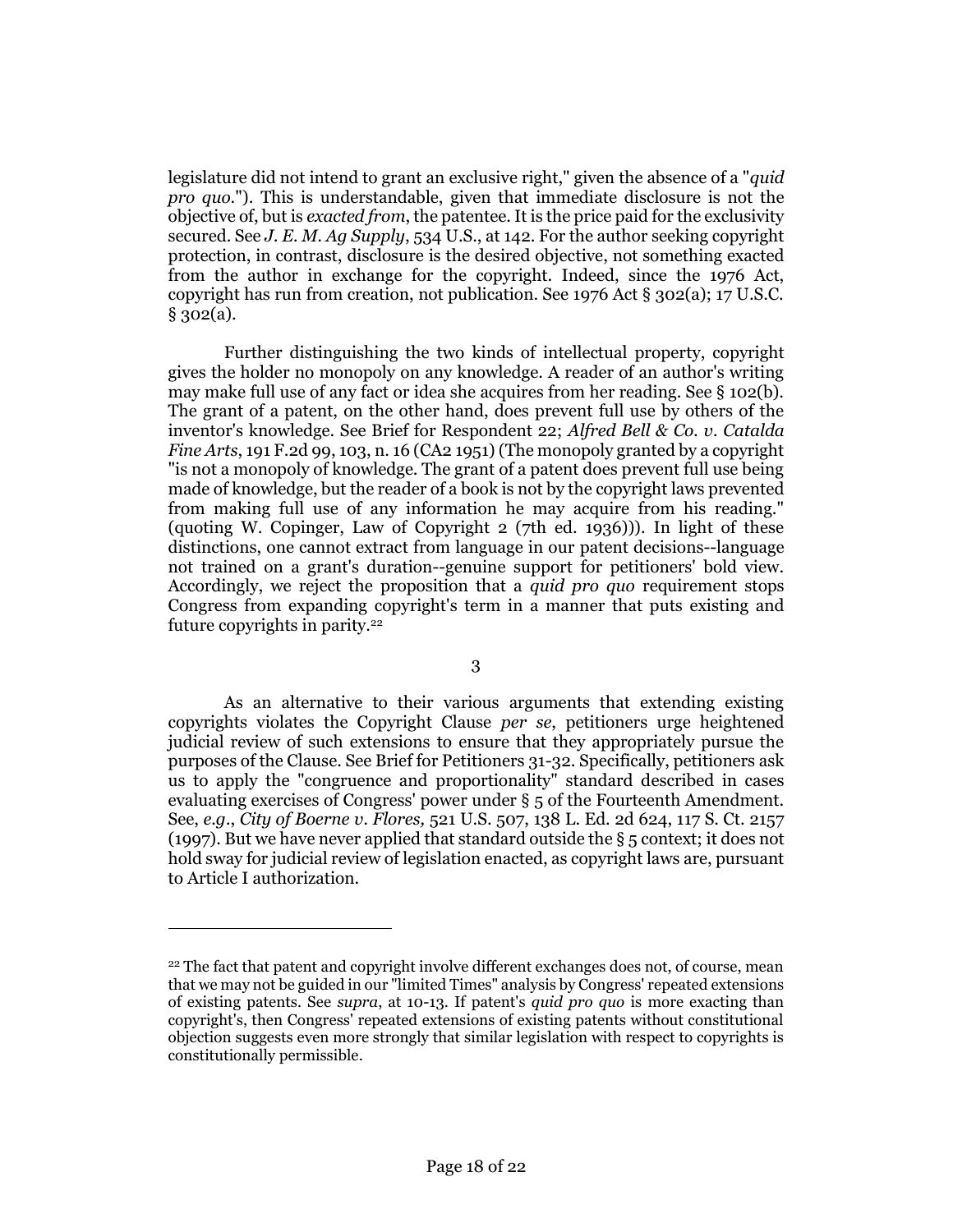Section 5 authorizes Congress to *enforce* commands contained in and incorporated into the Fourteenth Amendment. Amdt. 14, § 5 ("The Congress shall have power to *enforce*, by appropriate legislation, the provisions of this article." (emphasis added)). The Copyright Clause, in contrast, empowers Congress to *define* the scope of the substantive right. See *Sony,* 464 U.S., at 429. Judicial deference to such congressional definition is "but a corollary to the grant to Congress of any Article I power." *Graham*, 383 U.S., at 6. It would be no more appropriate for us to subject the CTEA to "congruence and proportionality" review under the Copyright Clause than it would be for us to hold the Act unconstitutional *per se*.

For the several reasons stated, we find no Copyright Clause impediment to the CTEA's extension of existing copyrights.

#### III

Petitioners separately argue that the CTEA is a content-neutral regulation of speech that fails heightened judicial review under the First Amendment.<sup>23</sup> We reject petitioners' plea for imposition of uncommonly strict scrutiny on a copyright scheme that incorporates its own speech-protective purposes and safeguards. The Copyright Clause and First Amendment were adopted close in time. This proximity indicates that, in the Framers' view, copyright's limited monopolies are compatible with free speech principles. Indeed, copyright's purpose is to *promote* the creation and publication of free expression. As *Harper & Row* observed: "The Framers intended copyright itself to be the engine of free expression. By establishing a marketable right to the use of one's expression, copyright supplies the economic incentive to create and disseminate ideas." 471 U.S., at 558.

In addition to spurring the creation and publication of new expression, copyright law contains built-in First Amendment accommodations. See *id.*, at 560. First, it distinguishes between ideas and expression and makes only the latter eligible for copyright protection. Specifically, 17 U.S.C. § 102(b) provides: "In no case does copyright protection for an original work of authorship extend to any idea, procedure, process, system, method of operation, concept, principle, or discovery, regardless of the form in which it is described, explained, illustrated, or

<sup>23</sup> Petitioners originally framed this argument as implicating the CTEA's extension of both existing and future copyrights. See Pet. for Cert. i. Now, however, they train on the CTEA's extension of existing copyrights and urge against consideration of the CTEA's First Amendment validity as applied to future copyrights. See Brief for Petitioners 39-48; Reply Brief 16-17; Tr. of Oral Arg. 11-13. We therefore consider petitioners' argument as so limited. We note, however, that petitioners do not explain how their First Amendment argument is moored to the prospective/retrospective line they urge us to draw, nor do they say whether or how their free speech argument applies to copyright duration but not to other aspects of copyright protection, notably scope.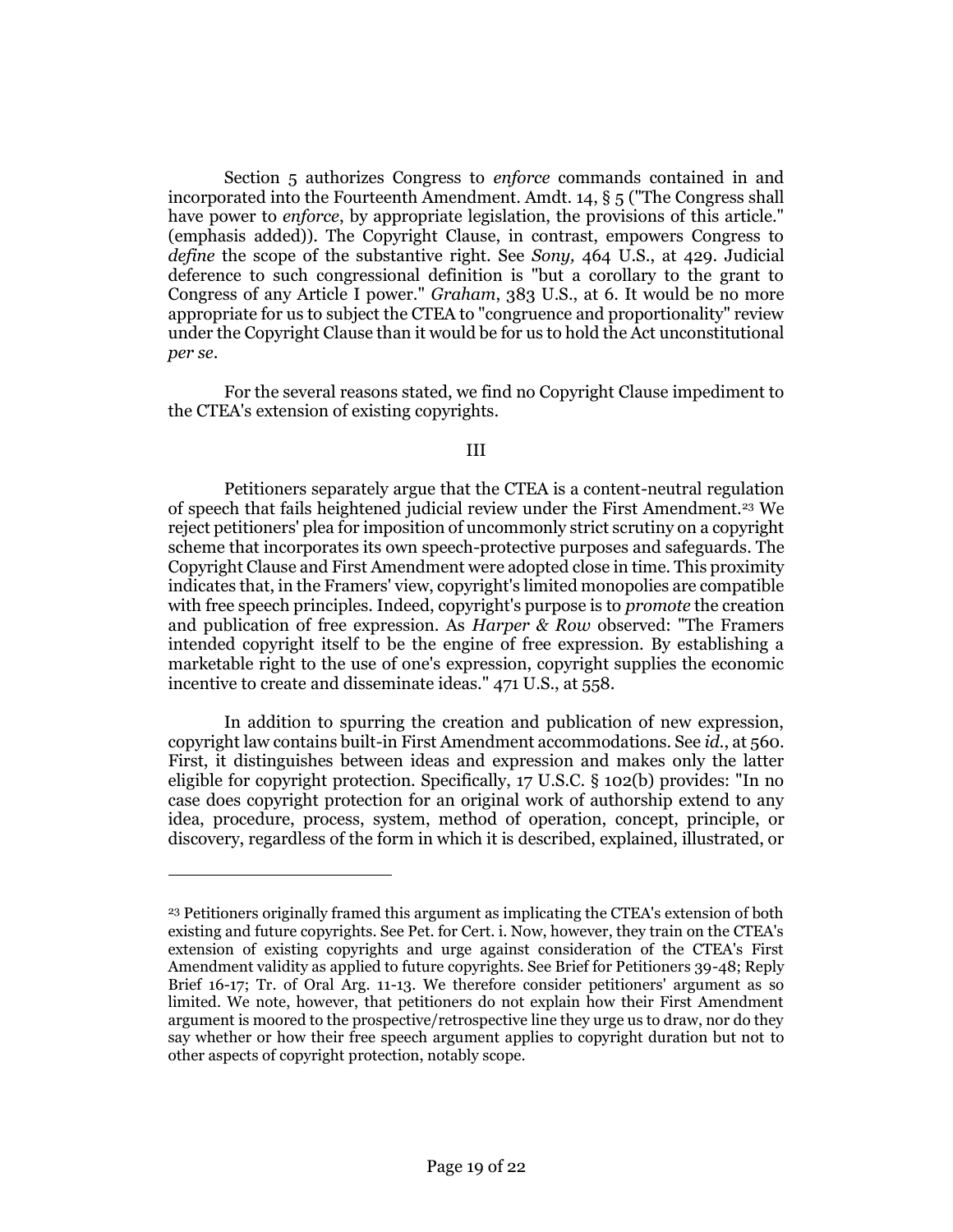embodied in such work." As we said in *Harper & Row*, this "idea/expression dichotomy strikes a definitional balance between the First Amendment and the Copyright Act by permitting free communication of facts while still protecting an author's expression." 471 U.S., at 556 (internal quotation marks omitted). Due to this distinction, every idea, theory, and fact in a copyrighted work becomes instantly available for public exploitation at the moment of publication. See *Feist*, 499 U.S., at 349-350.

Second, the "fair use" defense allows the public to use not only facts and ideas contained in a copyrighted work, but also expression itself in certain circumstances. Codified at 17 U.S.C. § 107, the defense provides: "The fair use of a copyrighted work, including such use by reproduction in copies . . ., for purposes such as criticism, comment, news reporting, teaching (including multiple copies for classroom use), scholarship, or research, is not an infringement of copyright." The fair use defense affords considerable "latitude for scholarship and comment," *Harper & Row*, 471 U.S., at 560, and even for parody, see *Campbell v. Acuff-Rose Music, Inc.,* 510 U.S. 569, 127 L. Ed. 2d 500, 114 S. Ct. 1164 (1994) (rap group's musical parody of Roy Orbison's "Oh, Pretty Woman" may be fair use).

The CTEA itself supplements these traditional First Amendment safeguards. First, it allows libraries, archives, and similar institutions to "reproduce" and "distribute, display, or perform in facsimile or digital form" copies of certain published works "during the last 20 years of any term of copyright . . . for purposes of preservation, scholarship, or research" if the work is not already being exploited commercially and further copies are unavailable at a reasonable price. 17 U.S.C. § 108(h); see Brief for Respondent 36. Second, Title II of the CTEA, known as the Fairness in Music Licensing Act of 1998, exempts small businesses, restaurants, and like entities from having to pay performance royalties on music played from licensed radio, television, and similar facilities. 17 U.S.C. § 110(5)(B); see Brief for Representative F. James Sensenbrenner, Jr., et al. as *Amici Curiae* 5- 6, n. 3.

Finally, the case petitioners principally rely upon for their First Amendment argument, *Turner Broadcasting System, Inc. v. FCC,* 512 U.S. 622, 129 L. Ed. 2d 497, 114 S. Ct. 2445 (1994), bears little on copyright. The statute at issue in *Turner* required cable operators to carry and transmit broadcast stations through their proprietary cable systems. Those "must-carry" provisions, we explained, implicated "the heart of the First Amendment," namely, "the principle that each person should decide for himself or herself the ideas and beliefs deserving of expression, consideration, and adherence." *Id.,* at 641.

The CTEA, in contrast, does not oblige anyone to reproduce another's speech against the carrier's will. Instead, it protects authors' original expression from unrestricted exploitation. Protection of that order does not raise the free speech concerns present when the government compels or burdens the communication of particular facts or ideas. The First Amendment securely protects